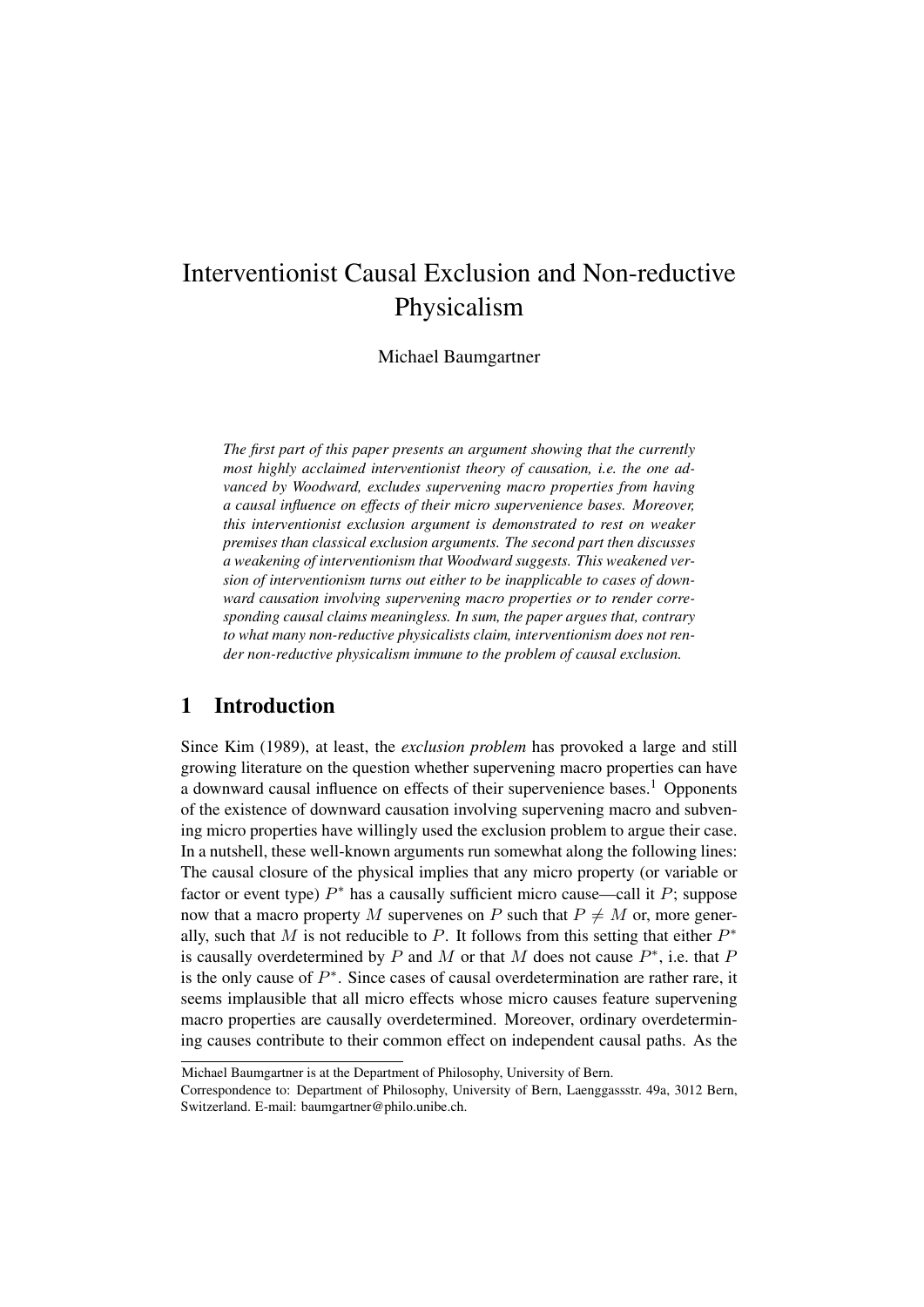paths from P to  $P^*$  and from M to  $P^*$ , however, would not be independent due to the supervenience of  $M$  on  $P$ , it appears safe to additionally assume, as does e.g. Kim (2005, 41–49), that  $P^*$  is not overdetermined by P and M. It then follows that M does not cause  $P^*$ .

Exclusion arguments of this sort are widely seen to be primarily directed against non-reductive physicalists, who hold that macro properties supervene on micro properties in a non-reducible manner and who, nonetheless, do not want to settle for the causal irrelevance of macro properties to effects of their supervenience bases (cf. e.g. Marras 2007). In order to counter exclusion arguments, non-reductive physicalists normally argue, in one way or another, that the causal sufficiency of P for  $P^*$  does not exclude M from having a causal influence on  $P^*$  as well.<sup>2</sup> In consequence, the main obstacle to be overcome in order to secure non-reductive physicalism against the threat posed by exclusion arguments is to account for how exactly supervening properties causally contribute to their downward effects *in addition* to the latter's micro causes. That is, a theory of causation is required that allows for and spells out causal dependencies among supervening macro properties and effects of their supervenience bases. Or as Kim puts the challenge:

To be a cause of  $P^*$ , M must somehow ride piggyback on physical causal chains—distinct ones depending on which physical property subserves M on a given occasion, in the same world or in other possible worlds. And we may ask: In virtue of what relation it bears to physical property  $P$  does  $M$  earn its entitlement to a free ride on the causal chain from  $P$  to  $P^*$  and to claim this causal chain to be its own? Obviously, the only significant relation  $M$ bears to  $P$  is supervenience. But why should supervenience confer this right on  $M$ ? The fact of the matter is that there is only one causal process here, from  $P$  to  $P^*$ , and  $M$ 's supposed causal contribution to the production of  $P^*$ is totally mysterious. (Kim 2005, 48)

Recently, numerous non-reductive physicalists have attempted to answer this challenge by drawing on interventionist theories of causation, as most thoroughly and prominently presented in Woodward (2003), which lately have been gaining considerable popularity. For instance, Shapiro and Sober (2007), Shapiro (forthcoming), and Raatikainen (unpublished) claim that downward causal dependencies among supervening macro properties and effects of their supervenience bases can be straightforwardly accounted for by drawing on interventionism. They hold that the interventionist framework immunizes non-reductive physicalism against exclusion arguments and, thus, paves the way for a non-reductionist theory of macro-tomicro causation and even "provides a means by which to test which causal powers a macroproperty has" (Shapiro and Sober 2007, 247).

The first part of this paper takes issue with these claims and sets out to show that non-reductive physicalists' enthusiasm about interventionism has been premature, to say the least. We shall find in section 3 that even though interventionism does not in principle exclude that micro effects such as  $P^*$  are overdetermined, the notion of causation developed in Woodward (2003) nonetheless excludes causal dependencies among supervening macro properties and effects of their supervenience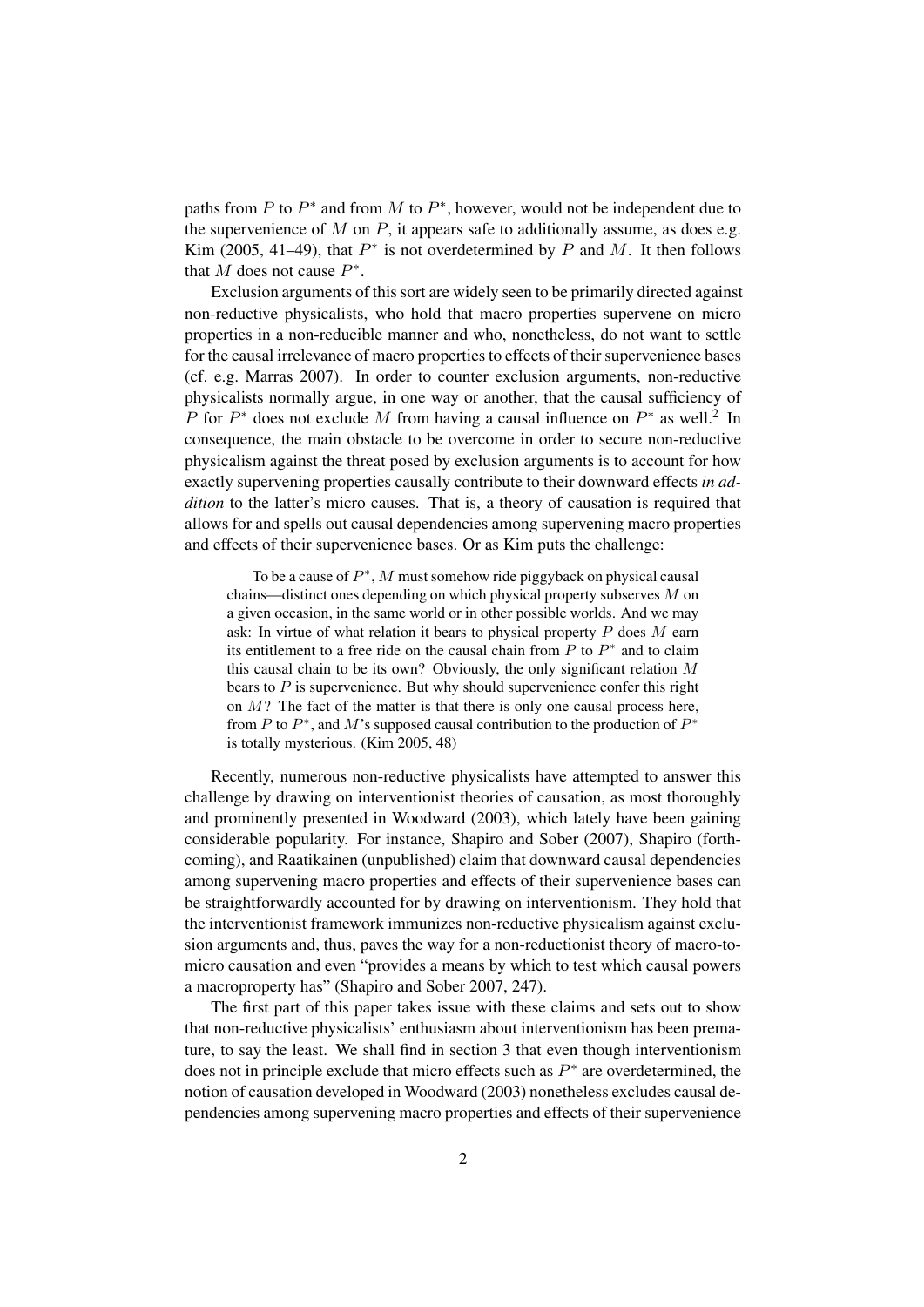bases. The conceptual core of Woodward's acclaimed variant of interventionism is so strong that such macro-to-micro causation is ruled out on a priori grounds. Furthermore, it will turn out that the exclusion argument induced by Woodward's theory—contrary to classical exclusion arguments—does not presuppose micro effects to have causally *sufficient* micro causes. Rather, the interventionist exclusion argument merely assumes that micro effects have micro causes (which do not need to be sufficient). Thus, the first part of this paper is going to demonstrate that the variant of interventionism which is currently thought to be most plausible gives rise to an exclusion argument that rests on premises that are significantly weaker than the premises of traditional exclusion arguments.

While Woodward (2003) does not address the issue of causal dependencies involving supervening properties, Woodward (2008) discusses the problem of handling mental-to-physical causation, i.e. a special case of macro-to-micro causation, in the interventionist framework. As we shall see in the second part of this paper, even though Woodward (2008) only considers the classical exclusion problem and does not address the interventionist exclusion argument as presented in section 3, he seems to weaken his original theory in view of supervening mental phenomena bringing about physical effects. However, section 4 will show that, rather than paving the way for a non-reductionist account of downward causation, Woodward (2008) weakens interventionism to such a degree that either it is no longer applicable to causal dependencies among supervening macro properties and effects of their supervenience bases or it renders corresponding causal claims meaningless, because such downward dependencies violate fundamental presuppositions of the analysis presented in Woodward (2008). All in all, therefore, the paper concludes that, contrary to the standard opinion in the literature, existing interventionist theories of causation are of no use to non-reductive physicalists when it comes to answering the challenge the problem of causal exclusion poses for their position.

In section 2, the core of interventionism as presented in Woodward (2003) is briefly reviewed and the logical form of Woodward's definition of causation along with some important implications of his analysis are clarified. Section 3 then introduces the interventionist exclusion argument and proves its validity. Finally, in section 4, Woodward's (2008) weakening of his original theory is discussed and shown to render interventionism inapplicable to non-reductionist downward causation.

### 2 Interventionism

The by far most thorough and elaborate presentation of an interventionist theory of causation can be found in Woodward (2003), which, consequently, also constitutes the central point of reference for non-reductive physicalists searching for an interventionist path around exclusion arguments. Woodward's theory turns on two core definitions. First, he defines the notions of a direct and of a contributing cause:

(M) A necessary and sufficient condition for X to be a (type-level) *direct cause*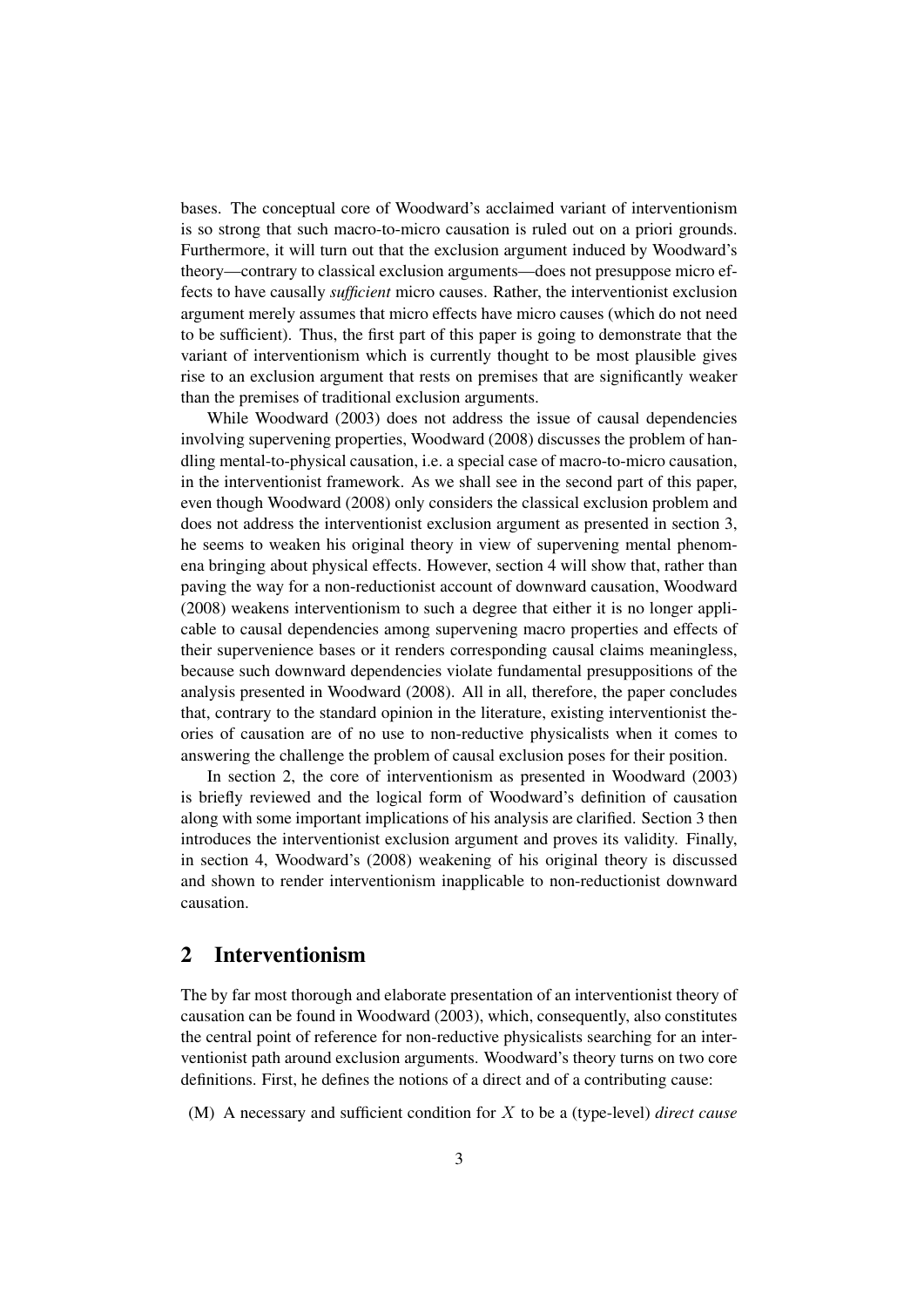of Y with respect to a variable set  $V$  is that there be a possible intervention on  $X$  that will change  $Y$  or the probability distribution of  $Y$  when one holds fixed at some value all other variables  $Z_i$  in V. A necessary and sufficient condition for X to be a (type-level) *contributing cause* of Y with respect to variable set V is that (i) there be a directed path from X to Y such that each link in this path is a direct causal relationship;  $(...)$  and that (ii) there be some intervention on X that will change Y when all other variables in  $V$ that are not on this path are fixed at some value. (Woodward 2003, 59)

Against this background, a variable  $X$  is a cause of  $Y$  iff  $X$  is either a direct or a contributing cause of  $Y$ . Second, Woodward defines the notion of an intervention variable:

- (IV)  $I$  is an intervention variable for  $X$  with respect to  $Y$  iff
	- 1.  $I$  causes  $X$ ;
	- 2. I acts as a switch for all the other variables that cause  $X$ . That is, certain values of  $I$  are such that when  $I$  attains those values,  $X$  ceases to depend on the values of other variables that cause  $X$  and instead depends only on the value taken by  $I$ ;
	- 3. Any directed path from  $I$  to  $Y$  goes through  $X$ . That is,  $I$  does not directly cause  $Y$  and is not a cause of any causes of  $Y$  that are distinct from  $X$  except, of course, for those causes of  $Y$ , if any, that are built into the  $I - X - Y$  connection itself; that is, except for (a) any causes of Y that are effects of X (i.e., variables that are causally between  $X$ and Y) and (b) any causes of Y that are between I and X and have no effect on  $Y$  independently of  $X$ ;
	- 4. I is (statistically) independent of any variable  $Z$  that causes  $Y$  and that is on a directed path that does not go through  $X$ . (Woodward 2003, 98)

Finally, relative to the notion of an intervention variable an (actual) *intervention* can be straightforwardly understood in terms of an intervention variable  $I$  for  $X$ with respect to Y taking on some value  $z_i$  such that  $I = z_i$  causes X to take on some determinate value  $z_i$  (Woodward 2003, 98).

Woodward is very explicit about the fact that he sees (M) and (IV) to be definitions of the respective notions (cf. e.g. Woodward 2003, 55, 60–61, 98). In regard to defining causation in terms of intervention, and vice versa, he writes:

In other words, once we fix our representational repertory (i.e., once we choose a set of variables to represent the quantities whose causal relationships we are interested in assessing), then two theories will make different claims about causal relationships among these variables if and only if they make different claims about what will happen under some combination of interventions. Putting this in the form of a slogan, we can say that manipulability accounts are committed to the following: *No causal difference without a difference in manipulability relations, and no difference in manipulability relations without a causal difference*. (Woodward 2003, 61)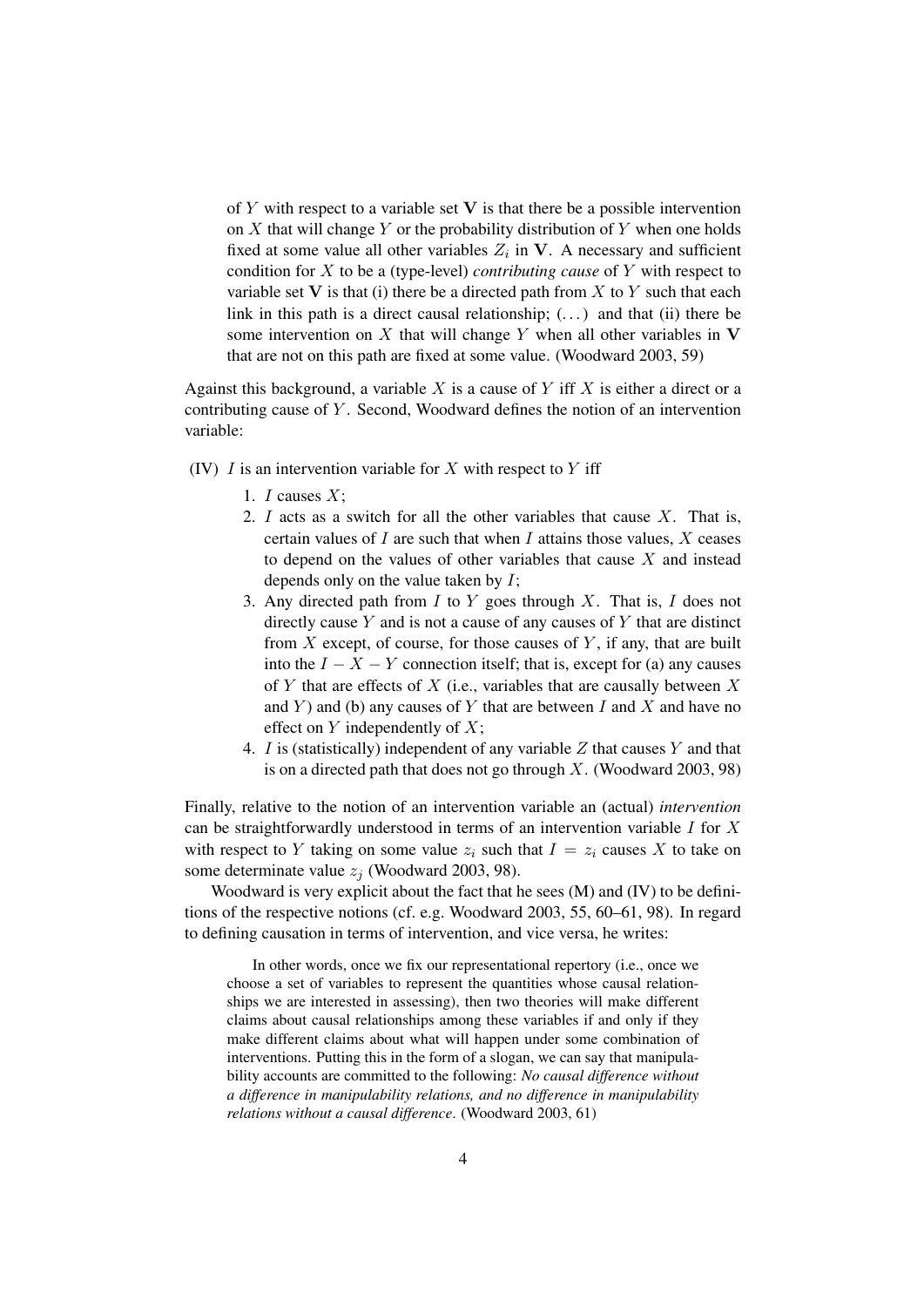Before we turn to the implications of this theory for macro-to-micro causation, several things need to be noted about an account of causation that turns on (M) and (IV). First, as Woodward himself points out repeatedly, it is non-reductive insofar as it does not spell out causation in non-causal terms. Second, a theory based on (M) and (IV) differs from traditional reductive interventionist theories—as e.g. professed by Menzies and Price (1993)—in not involving the notion of human action. (IV) yields a notion of an intervention variable that is thoroughly nonanthropocentric. An intervention variable is solely defined in terms of its causal (and statistical) relations to the other variables in a given structure. Third, it is a variant of a counterfactual analysis of causation because the notion of a *possible* intervention contained in (M), according to Woodward, "should be interpreted to mean that there is some intervention on X such that *if it were possible to intervene to manipulate* X *repeatedly in that way*, Y (or the probability of Y ) would change in some reproducible or repeatable way" (Woodward 2003, 70–71).

Finally and most importantly, as definition (M) plays a crucial role for our subsequent discussion of the interventionist exclusion argument, assessing the latter's validity presupposes a clear understanding of (M)'s logical form. The core of (M) is constituted by an analysis of the notion of a direct cause. What a contributing cause amounts to is then spelled out in terms of direct causation. (M) supplies a necessary and sufficient condition for any two variables to stand in a causal relation. Accordingly, the main formal feature of the core of (M) is a universally quantified biconditional. The left-hand side of this biconditional is constituted by the analysandum "X is a direct cause of Y with respect to a variable set  $V$ " which—if variables of causal structures are chosen as domain of quantification can be symbolized by  $C_{\mathbf{V}}xy$  with  $C_{\mathbf{V}}$  representing the relation "... is a direct cause of... relative to variable set  $V$ ". The right-hand side of the biconditional, in turn, provides the analysans of  $C_{\mathbf{V}}xy$ . It first states (*de re*) the existence of a possible intervention on  $X$  with respect to  $Y$  which, relative to fixed domain semantics of modal logic, amounts to (*de dicto*) stating the possible existence of an intervention on X with respect to Y:  $\Diamond \exists i Iixy$ , with I standing for the ternary relation "... is an intervention on... with respect to..."<sup>3</sup> Informally, the remainder of the righthand side states that, while the possible intervention is performed on  $X$  and all other variables in  $V$  are held fixed, the value or the probability distribution of  $Y$ changes. Taken in combination, the two constituents of the right-hand side of the biconditional in (M) allow for three significantly different readings:

- (a) There possibly exists an  $i$  such that  $if$   $i$  is an intervention on  $X$  with respect to Y and all other variables are held fixed, *then* Y changes its value or its probability distribution.
- (b) There possibly exists an i such that i is an intervention on X with respect to Y *and* if all other variables are held fixed, then Y changes its value or its probability distribution.
- (c) There possibly exists an i such that i is an intervention on X with respect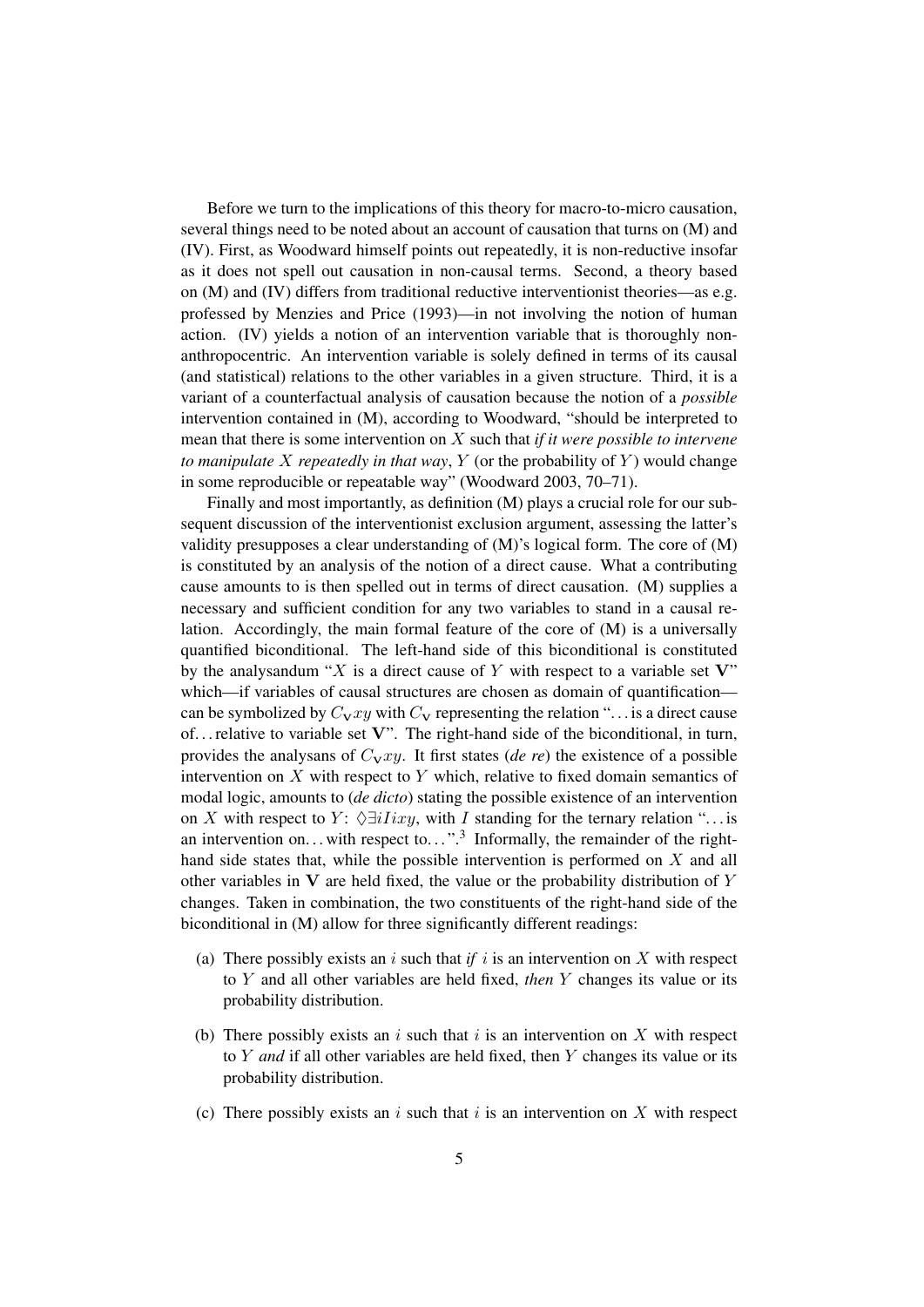to Y and all other variables are held fixed *and* Y changes its value or its probability distribution.

In reading (a) "if... then" is the main operator within the scope of the existential quantifier, in readings (b) and (c) the latter's scope is governed by "and". While reading (b) features two conjuncts—the second conjunct being a conditional—, reading (c) contains three conjuncts. How these readings affect the truth conditions of (M) and, thus, the analysis of causation provided by (M) is most clearly seen if the three complete logical forms of  $(M)$  induced by  $(a)$ ,  $(b)$ , and  $(c)$  are contrasted.<sup>4</sup> By introducing the predicates  $F$  representing "... is held fixed" and  $H$  standing for ". . . changes its value or its probability distribution" and by quantifying over the variables in the set  $V$ , reading (a) yields (I), reading (b) yields (II), and reading (c) yields (III) as logical form of (M):

$$
\forall x, y, z (C_{\mathbf{V}} xy \leftrightarrow \Diamond \exists i (Iixy \land (z \neq x \land z \neq y \rightarrow Fz) \rightarrow Hy))
$$
 (I)

$$
\forall x, y, z(C_{\mathbf{V}} xy \leftrightarrow \Diamond \exists i (Iixy \land ((z \neq x \land z \neq y \rightarrow Fz) \rightarrow Hy))) \tag{II}
$$

$$
\forall x, y, z(C_{\mathbf{V}}xy \leftrightarrow \Diamond \exists i (Iixy \land (z \neq x \land z \neq y \rightarrow Fz) \land Hy))
$$
 (III)

The right-hand side of the biconditional in  $(I)$  turns out to be true when  $Iixy$  or  $z \neq x \wedge z \neq y \rightarrow Fz$  are not satisfiable, for, in that case, the antecedent of the conditional within the scope of the existential quantifier is false which renders the conditional as a whole true. That is, if (M) were read in terms of (I), it would determine  $X$  to directly cause  $Y$  if either it is impossible that there exists an intervention on  $X$  with respect to  $Y$  or the other variables in the structure cannot be held fixed. Obviously, such a reading would have highly unwelcome consequences. For instance, it is impossible to intervene on the first human step on the lunar surface with respect to Neil Armstrong's step off the lunar module Eagle on July 21, 1969, because, as these are identical events, every direct cause of the first is also a direct cause of the second event. Hence, condition (IV.3) cannot be met. According to (I), therefore, the first human step on the moon would have to be identified as a cause of Neil Armstrong's step off the lunar module. More generally, the fact that it is impossible to intervene on events with respect to themselves would, subject to (I), yield that every event trivially causes itself. Or if there is only one variable among the variables other than X and Y which cannot be held fixed, X would automatically be identified as direct cause of  $Y$ . Both of these implications of  $(I)$  are unacceptable because they run counter to even the most common pre-theoretical causal intuitions. In contrast, if reading (II) is assumed, the possible existence of an intervention on  $X$  with respect to  $Y$  turns out to be a necessary condition of a direct causal dependency between these two variables. If there is no such possible intervention, the right-hand side of the biconditional in (II) is false, which amounts to the causal irrelevance of  $X$  to  $Y$ . While, according to  $(II)$ ,  $X$  only directly causes Y if there possibly exists an intervention on X with respect to Y, the fixability of the other variables in  $V$  is not necessary for a direct causal dependency between  $X$  and  $Y$ . For if not all remaining variables in  $V$  can be held fixed, the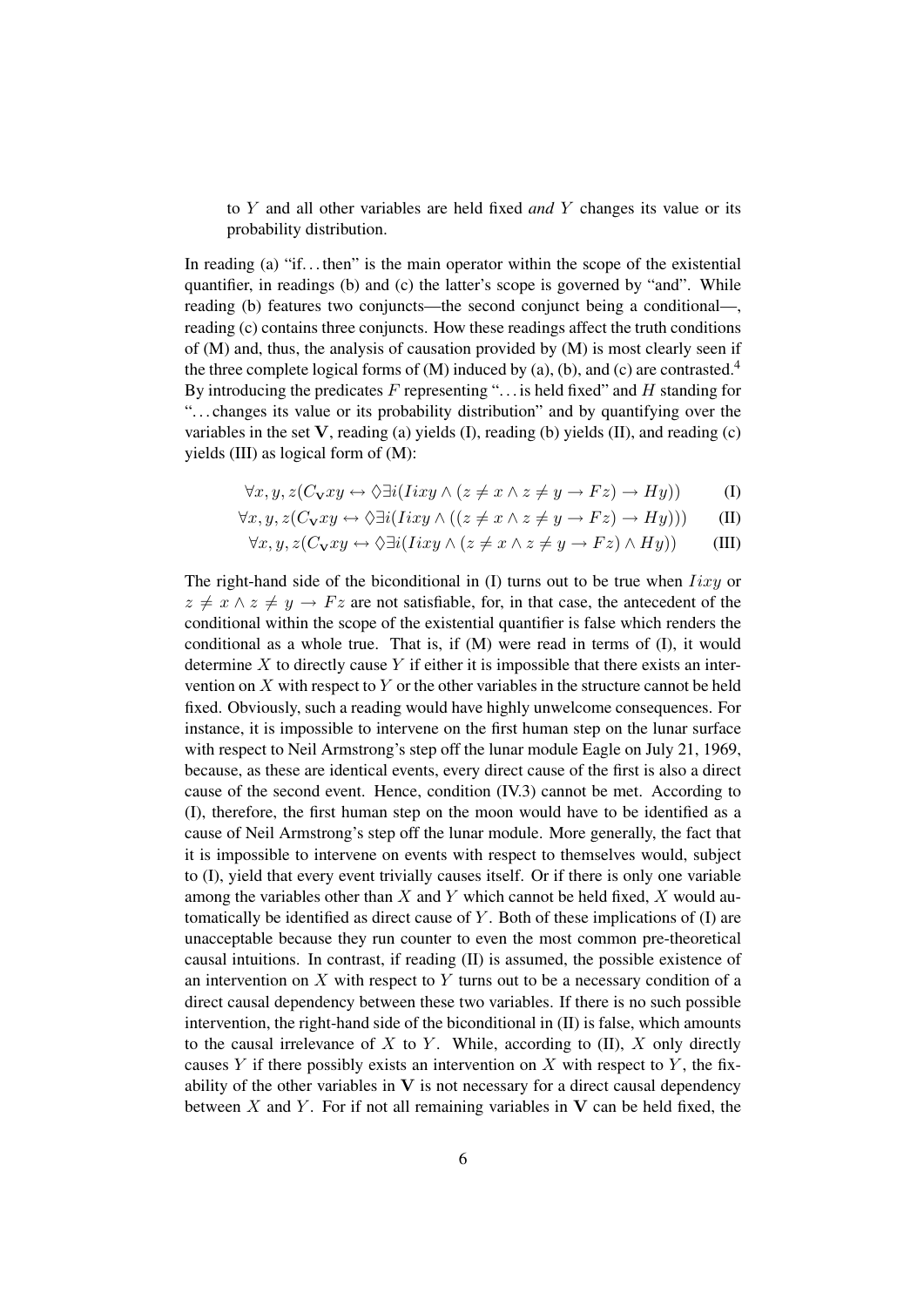antecedent of the conditional in the second conjunct within the scope of the existential quantifier in (II) is false, which renders the whole conditional true. Hence, if there possibly exists an intervention on  $X$  with respect to  $Y$  and at least one of the remaining variables in the structure cannot be held fixed, both conjuncts of (II) are satisfied which, subject to  $(II)$ , implies that X directly causes Y. Finally, according to reading (III), both the possible existence of an intervention on  $X$  with respect to Y and the fixability of all other variables turn out to be necessary conditions of a direct causal dependency between  $X$  and  $Y$ . (III) requires that in order for  $Y$  to be directly causally dependent on  $X$  there possibly exists an intervention on  $X$  with respect  $Y$  such that all other variables in  $V$  are fixed and  $Y$  changes its value or its probability distribution.

(III) is the strongest of all possible readings of (M)—it implies both (I) and (II). Clearly, (I) is an inadequate formal representation of (M) because it completely trivializes the interventionist notion of causation, as shown above. (II) is the formalization that comes closest to the grammatical surface of  $(M)$ .<sup>5</sup> Nonetheless, formally representing (M) in terms of (III), presumably, best captures the intuitions behind an interventionist account of causation which, as quoted above, aims to establish a tight conceptual connection between manipulability, differencemaking in context, and causality. If it is impossible to intervene on  $X$  with respect to Y while all other variables are held fixed, interventionism yields that there does not exist a direct causal dependency between  $X$  and  $Y$ . Therefore, even though Woodward does not explicitly discuss the logical form of (M), which, on the face of it, is ambiguous between (I), (II), and (III), the notion of a direct cause contained in (M) shall subsequently be understood along the lines of reading (III). Nothing substantial, however, hinges on this preference of (III) over (II) for our present purposes, as section 3 will show that the validity of the interventionist exclusion argument does not depend on whether the logical form of (M) is taken to be (II) or (III).

The notion of a contributing cause is then spelled out in terms of direct causation by (M). X is a contributing cause of Y relative to V iff X is linked to Y by a path of direct causal relationships and a possible intervention on X with respect to Y, performed while all variables in V not located on the path from  $X$  to Y are held fixed, is followed by a change in the value of  $Y$ . As  $X$  is determined to be causally relevant to Y by  $(M)$  iff X is either a direct or a contributing cause of Y, our discussion of the logical form of (M) suggests that (M) identifies *manipulability* of X and *fixability* of the variables in V that are not located on a path from X to  $Y$  as two necessary conditions for  $X$  to be a cause of  $Y$ . These two conditions will be of particular importance to our subsequent discussion of the interventionist exclusion argument. Let us, hence, label them:

- (MAN) There possibly exists an intervention  $I = z_i$  on X with respect to Y.
	- (FIX) The possible intervention  $I = z_i$  is such that, while it is performed on X, all variables in the pertaining variable set V that are not located on a causal path from  $X$  to  $Y$  are held fixed, i.e. the variables in  $V$  that are not located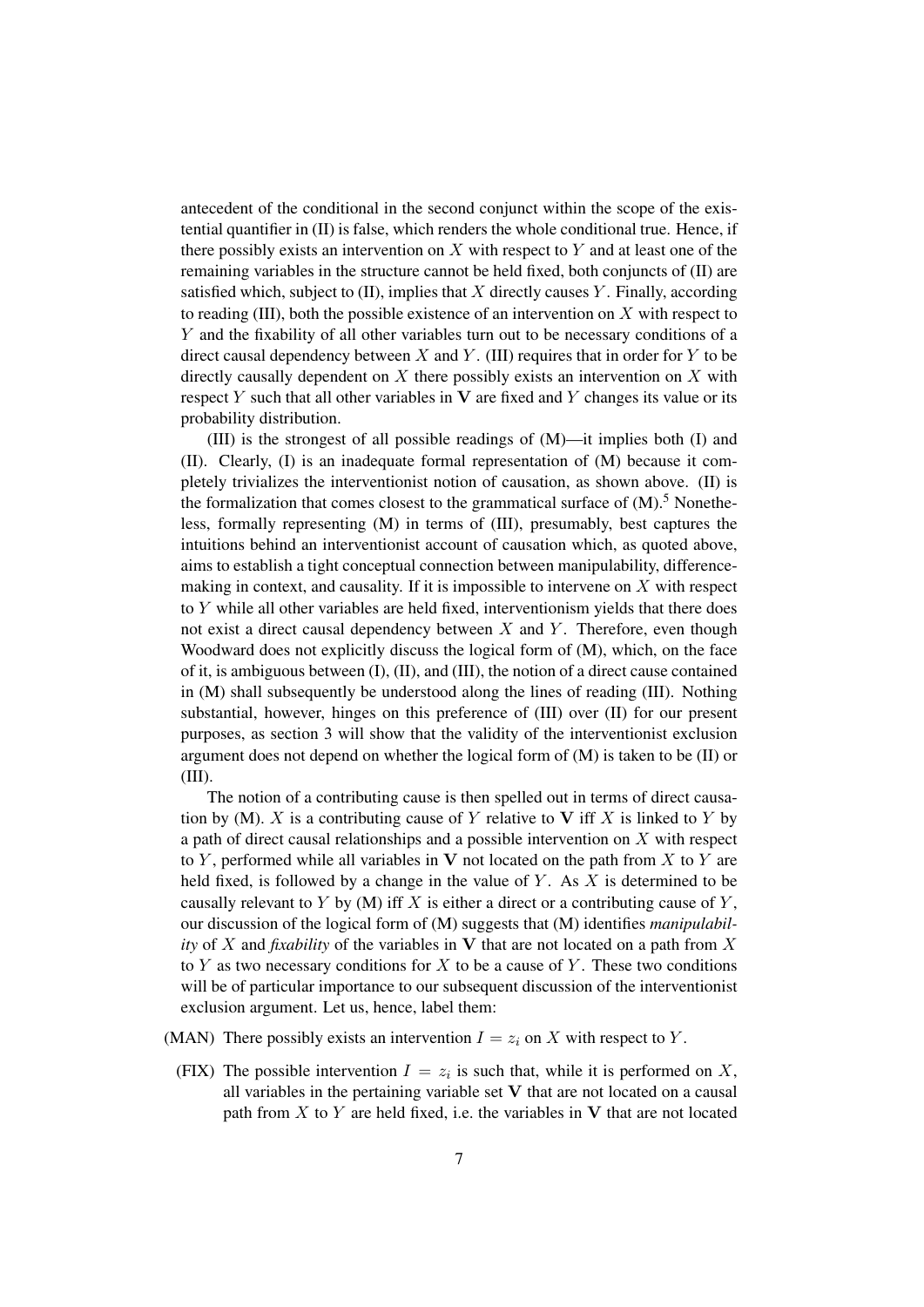

Figure 1: Diagram (a) represents a neuron firing structure with the following properties: If neuron  $A$  fires, both  $B$  and  $C$  fire as well. A firing of  $B$  and  $C$ , in turn, each is sufficient for neuron  $D$  to fire. In diagram (b) two intervention variables for B and C, respectively, are added.

on a causal path from X to Y *can* be held fixed while  $I = z_i$  is performed on  $X$ .

If either (MAN) or (FIX) cannot be satisfied by two variables  $X$  and  $Y$  and the variable set  $V$ ,  $X$  and  $Y$  are not causally connected relative to  $V$  according to (M). This reading of (M) shall guide our upcoming considerations with respect to the implications of interventionism for macro-to-micro causation.

Before the next section presents the interventionist exclusion argument, one upshot of (M) and (IV) that is of particular importance for the exclusion problem deserves separate mention. Section 1 has shown that classical exclusion arguments as e.g. presented in Kim (2005) involve an additional assumption to the effect that causal overdetermination is a rare phenomenon which renders it implausible that micro effects are systematically overdetermined by their micro causes and corresponding supervening macro properties. While, for example, standard probabilistic theories of causation indeed exclude systematic overdetermination and, thus, back up Kim's (2005) additional assumption, interventionism is perfectly compatible with certain forms of systematic overdetermination. As we shall see below, the fact that interventionism does not exclude systematic overdetermination in principle might well be one of the primary reasons why this theoretical framework, prima facie, seems so attractive to non-reductive physicalists.

In order to substantiate that interventionism allows for systematic overdetermination, let us consider the causal structure involving neuron firings depicted in diagram (a) of figure 1.<sup>6</sup> This neuron firing structure illustrates the prototypical case of systematic overdetermination. We assume the following dependencies for structure (a): If neuron A fires, both B and C fire as well, and if either B or C fire, neuron  $D$  fires too. In such a structure  $B$  and  $C$  mutually screen each other off from  $D$ , for the following conditional independencies hold:

$$
p(D|B \wedge C) = p(D|C) = p(D|B) = 1.
$$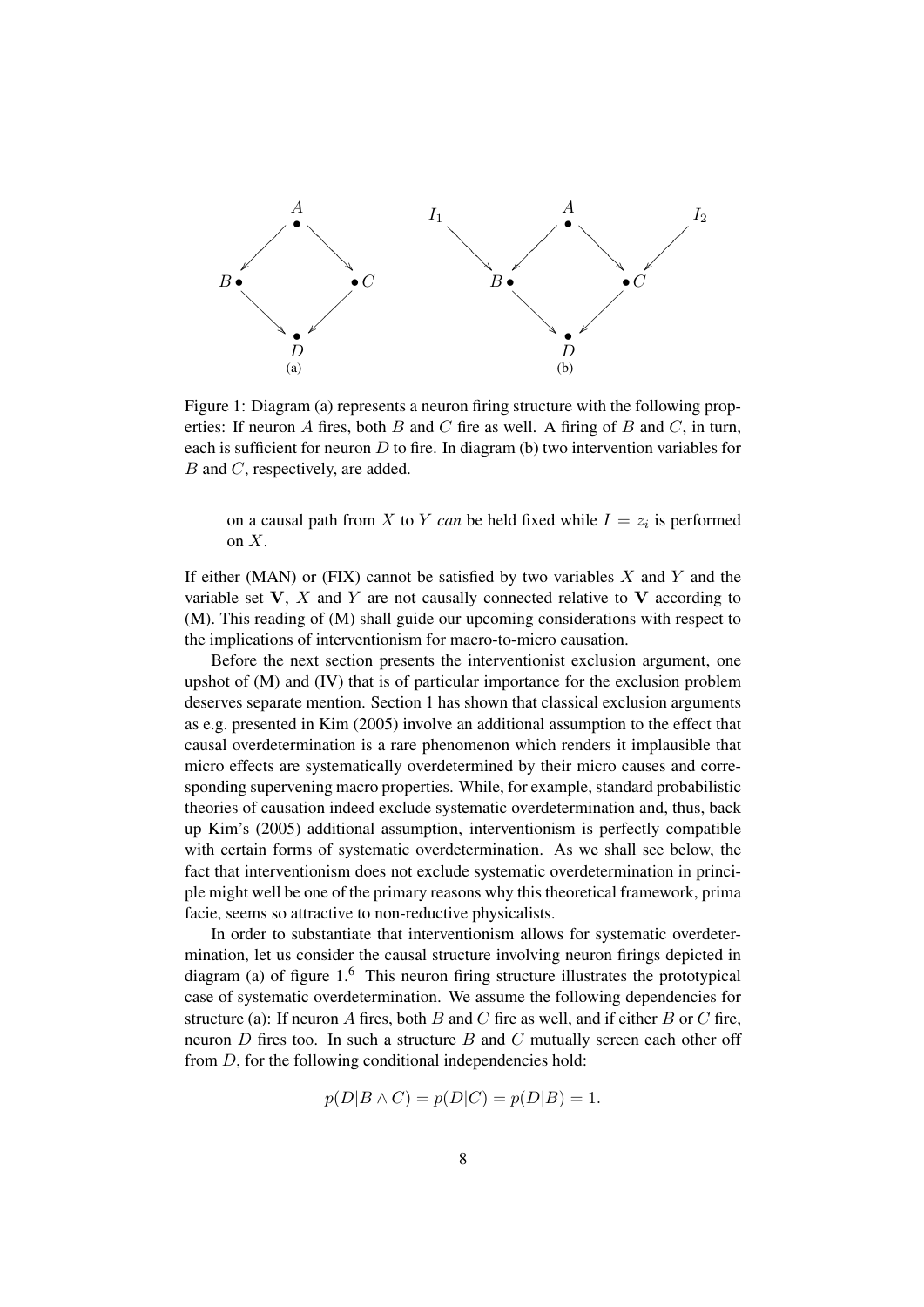As is well known, such screening-off relations prevent  $B$  and  $C$  from being interpreted as causes of D subject to standard probabilistic analyses of causation. In contrast, the interventionist framework does not universally rule out systematic overdetermination. Within this framework, causation is conceptually linked to covariation under interventions. In order for variable B of our exemplary neuronal structure to be interpretable as a cause of  $D$ , it must be assessed whether it is possible to intervene on B while holding C fixed such that D co-varies with corresponding interventions on  $B$ —and vice versa for  $C$ . We hence need to determine whether there possibly exist two intervention variables  $I_1$  and  $I_2$  for B and C with respect to  $D$  such that  $B$  can be manipulated by means of  $I_1$  while  $C$  is held fixed by means of  $I_2$ —and vice versa for C. Structure (b) of figure 1 represents such an expansion of (a) that introduces two suitable intervention variables. If we assume that our exemplary neuronal structure is investigated in a laboratory context, it is very well possible that such intervention variables indeed exist. That is, (MAN) and  $(FIX)$  can be satisfied for the structure in figure 1. If  $D$  moreover happens to co-vary with corresponding interventions on  $B$  and  $C$ , the latter variables are determined to cause  $D$  subject to  $(M)$  and  $(IV)$ . In that case, firings of  $B$  and  $C$ *systematically causally overdetermine* firings of D. (M) and (IV), hence, do not rule out systematic overdetermination in principle.<sup>7</sup>

#### 3 An Interventionist Exclusion Argument

Even though interventionism is compatible with certain forms of systematic overdetermination, this section shall show that it nonetheless excludes causal dependencies among supervening macro properties and effects of their supervenience bases. In what follows, I thus present the interventionist exclusion argument.

The argument, roughly, involves the following three premises: (1) causation is to be spelled out in terms of  $(M)$ ,  $(2)$  a macro property X supervenes on a physical micro supervenience base  $MSB(X)$  such that  $X \neq MSB(X)$ , and (3)  $MSB(X)$ is causally relevant to a micro effect  $Y$ . These three premises shall be proven to imply that X does not cause (or is causally irrelevant to) Y. In order to spell out the three premises and the conclusion in more detail, let us draw on the classical case of downward mental causation as illustrated in figure 2. Suppose we are looking at the variable set  $V = \{M, M^*, P, P^*\}$ , where M and  $M^*$  represent two types of mental phenomena and  $P$  and  $P^*$  represent the two types of physical phenomena that realize particular values of M and  $M^*$ , respectively. M and  $M^*$  are taken to supervene on  $P$  and  $P^*$ . That is, the sets of possible values of  $P$  and  $P^*$  constitute the physical supervenience bases of M and  $M^*$ , i.e.  $MSB(M) = \{P = y_1, P =$  $y_2, \ldots, P = y_n$  and  $MSB(M^*) = \{P^* = z_1, P^* = z_2, \ldots, P^* = z_m\}.$  It furthermore holds that  $M \neq P$  and  $M^* \neq P^*$ . Finally, P shall be assumed to be causally relevant to  $P^*$ . Tailored to this context, the interventionist exclusion argument runs as follows: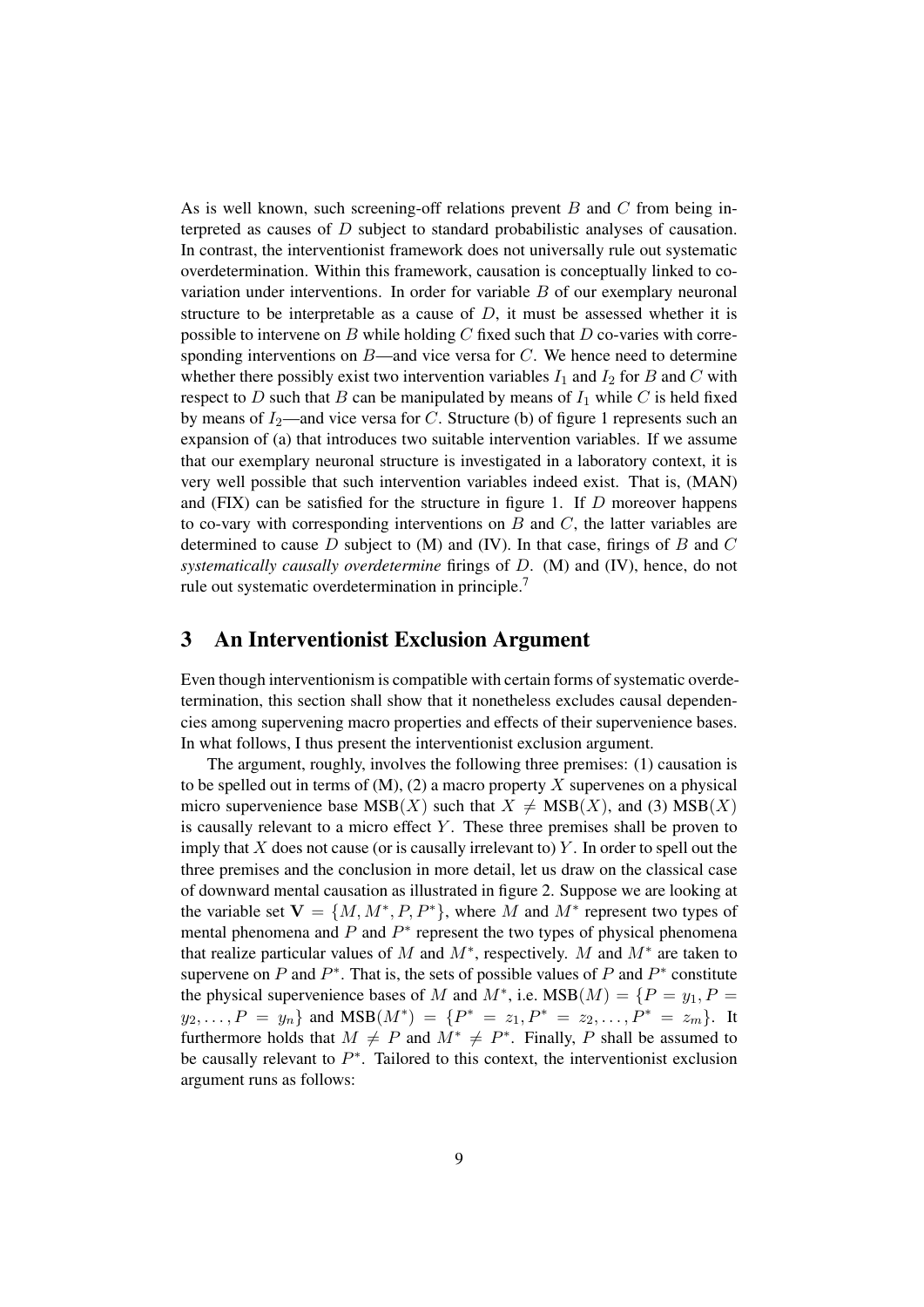

Figure 2: The classical question of macro-to-micro causation: If the mental phenomenon M supervenes on the physical phenomenon P (symbolized by " $\Longrightarrow$ "), which, in turn, is causally relevant to the physical phenomenon  $P^*$  (symbolized by "
→"), in what sense—if at all—can M then be said to be causally relevant to  $P^*$ ?

- (1) M is causally relevant to  $P^*$  with respect to the variable set  $V =$  $\{M, M^*, P, P^*\}\$ iff there possibly exists an intervention  $I_1 = z_1$ on M with respect to  $P^*$  such that all other variables in V that are not located on a causal path from  $M$  to  $P^*$  are held fixed and the value or the probability distribution of  $P^*$  changes.
- (2) *M* supervenes on  $MSB(M) = \{P = y_1, P = y_2, ..., P = y_n\}$ without being identical to P.
- (3) *P* is causally relevant to  $P^*$ .
- $\therefore$   $\neg(M$  is causally relevant to  $P^*$  with respect to the variable set  $V = \{M, M^*, P, P^*\}.$

(1) is nothing but an adaptation of (M), as spelled out in reading (III), to the variable set  $V = \{M, M^*, P, P^*\}$ . In order to determine whether M can be said to be causally relevant to  $P^*$  in virtue of (M), we, among other things, need to evaluate whether (MAN) and (FIX) are satisfied in the context at hand. Let us begin with (MAN). Section 2 has shown that an intervention on  $M$  with respect to  $P^*$  is an intervention variable  $I_1$  for M with respect to  $P^*$  taking on some value  $z_i$  such that  $I_1 = z_i$  causes M to take on some determinate value  $z_k$ . A necessary condition for the right-hand side of the biconditional in (1) to be true and, thus, for M to cause  $P^*$  is the possible existence of an intervention variable  $I_1$  for M with respect to  $P^*$ . In order for a variable  $I_1$  to be such an intervention variable, conditions  $(IV.1)$  to  $(IV.4)$  must be satisfied. Conditions  $(IV.1)$  and  $(IV.4)$  are of particular importance for the case at issue here. They require that an intervention variable for M with respect to  $P^*$  must cause changes in the values of M while being statistically independent of any further variable that causes  $P^*$  and that is located on a directed path to  $P^*$  that does not go through M. If it is impossible that there be a variable that satisfies that condition, (MAN) is violated and, hence, M is not causally relevant to  $P^*$ . These considerations demonstrate that premise  $(1)$ —in which both  $(M)$  and  $(IV)$  are implicitly contained—implies the following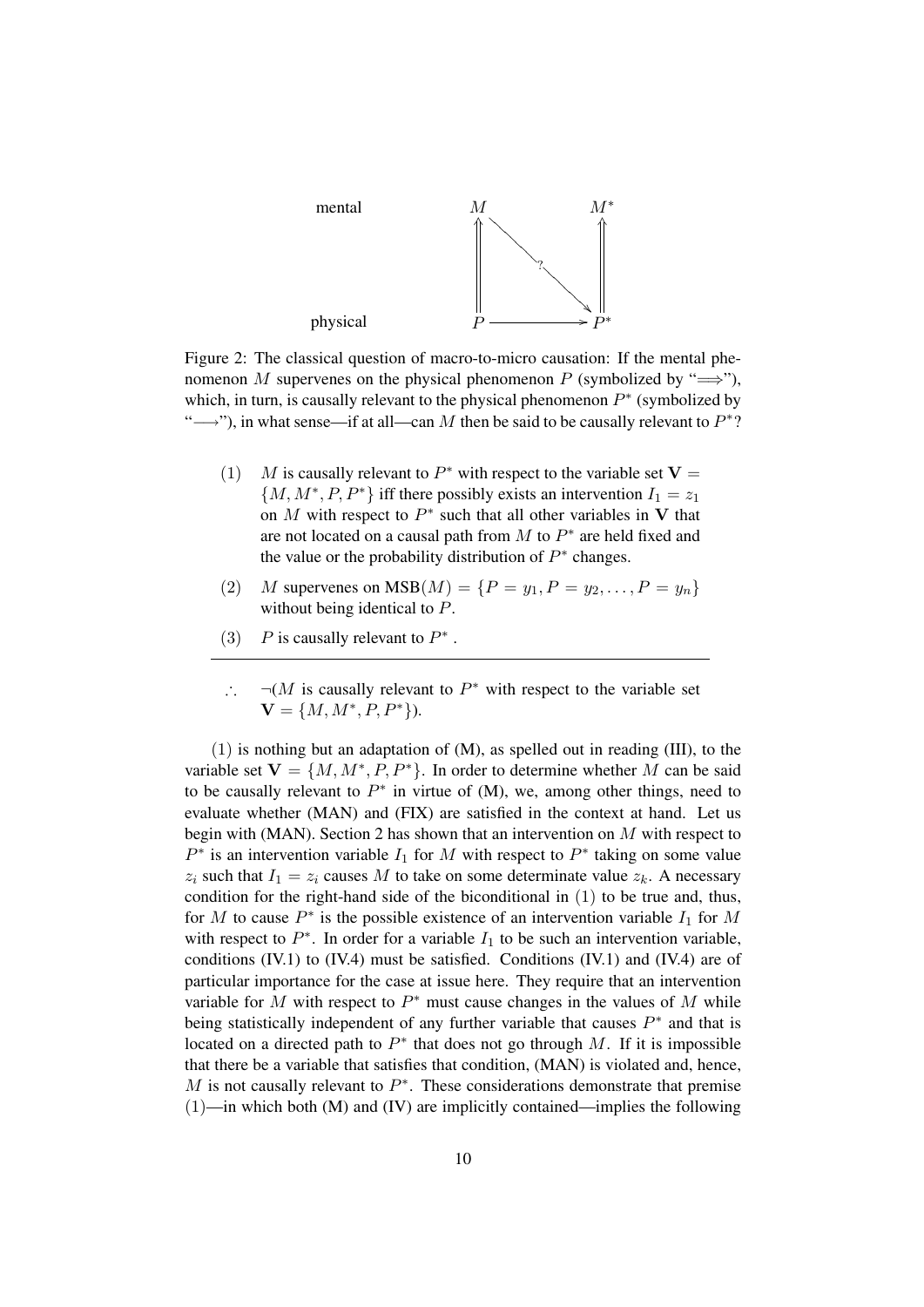conditional:

(1a) If M is causally relevant to  $P^*$  with respect to the variable set  $V = \{M, M^*,\}$  $P, P^*$ , then there possibly exists a variable  $I_1$  that causes changes in the values (or the probability distribution) of  $M$  and is statistically independent of any variable  $Z$  that causes  $P^*$  and that is on a directed path that does not go through M.

The exact meaning and implications of premise (2), of course, hinge on the notion of supervenience presupposed. As is well known, supervenience has been cashed out in a number of very different ways in the literature (cf. e.g. McLaughlin 1995). However, there are at least two features shared by all of these notions: first, supervenience is a non-causal relation and, second, every change in the supervening property or variable is necessarily accompanied by a change in the supervenience base. Thus, whatever version of supervenience is taken to be presupposed by  $(2)$ , the latter implies that M and P differ and that neither M causes P nor vice versa and that changes in M are necessarily accompanied by changes in P. More specifically, (2) entails:

- (2a)  $M \neq P \wedge \neg(M \text{ causes } P) \wedge \neg(P \text{ causes } M);$
- $(2b)$  Every change in the values of M is necessarily accompanied by a change in the values of P.

 $(2a)$  and  $(3)$  imply:

(4)  $P$  is on a causal path to  $P^*$  that does not include  $M$ .

From the conjunction of  $(1a)$  and  $(4)$  it follows that, if M is causally relevant to  $P^*$ , there possibly exists a variable that causes changes in M while being statistically independent of changes in  $P$ . The latter, however, is excluded by  $(2b)$ , which determines that the values of every variable that induces changes in M will necessarily be correlated with the values of  $P$ . Hence, there cannot possibly exist an intervention variable for  $M$  with respect to  $P^*$ . A straightforward application of modus tollens to  $(1a)$  then leads to the conclusion of the interventionist exclusion argument:  $\neg(M$  is causally relevant to  $P^*$  with respect to the variable set  $V = \{M, M^*, P, P^*\}\$  or M is causally irrelevant to  $P^*$ , for short. Put differently, M and  $P^*$  violate the first necessary condition for M to cause  $P^*$  according to reading (III) of (M), *viz.* (MAN).

As can easily be seen from the above considerations, our exemplary case of figure 2 not only violates (MAN) but also (FIX).  $(4)$  states that P is located on a causal path to  $P^*$  that does not include M, which in virtue of (FIX) requires that P be fixed while M is manipulated.  $(2b)$ , however, excludes just that fixability, i.e.  $(2b)$  excludes that P can possibly be held fixed while M is manipulated. Therefore,  $M$ ,  $P$ , and  $V$  also violate (FIX).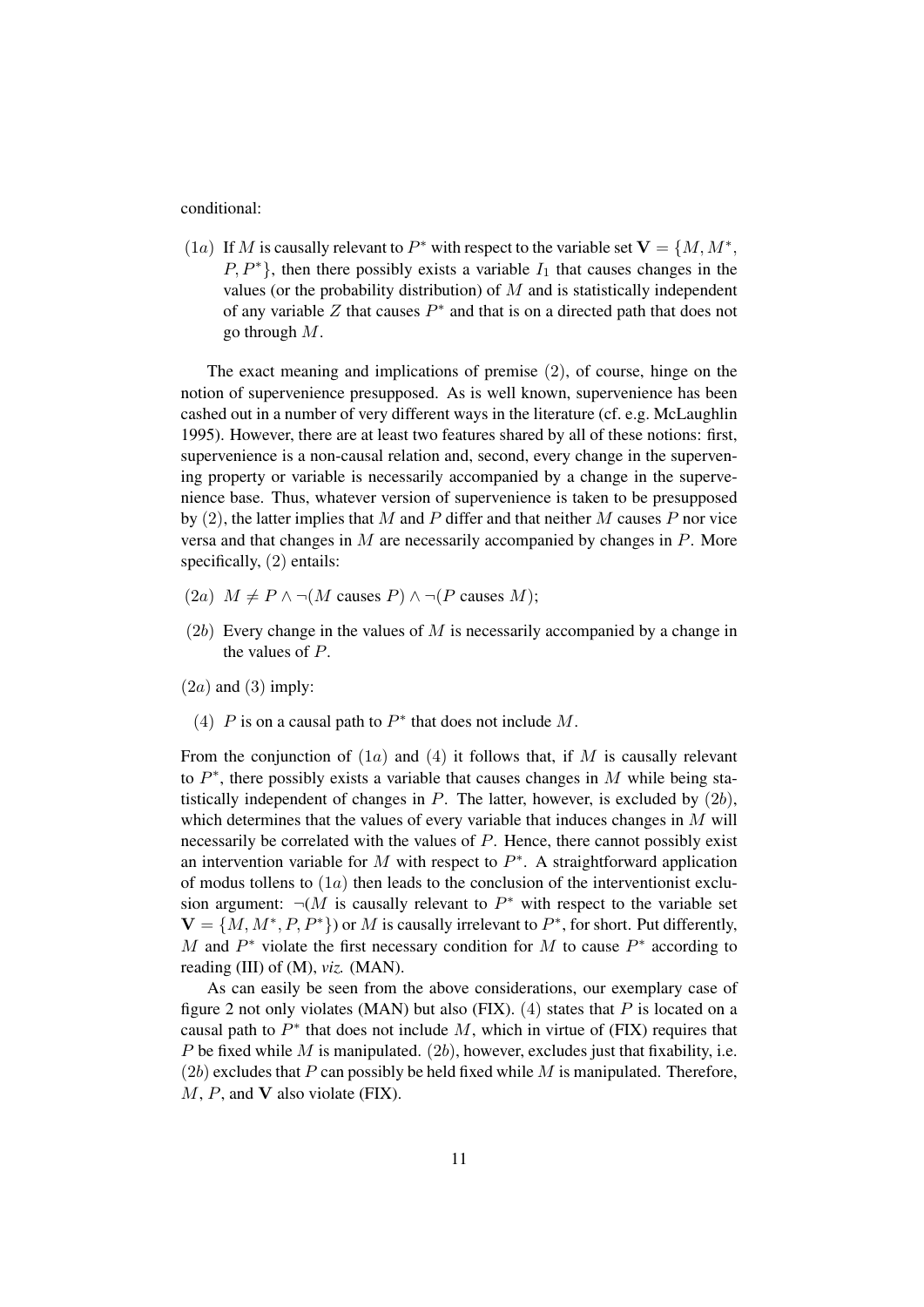The violations of (MAN) and (FIX) establish the causal irrelevance of M to  $P^*$ in virtue of (M). Thus, the interventionist exclusion argument as introduced above is a valid argument. The fact that  $M$ ,  $P^*$ , and V do not satisfy (MAN) moreover indicates that the validity of this argument does not hinge on whether (M) is spelled out in terms of reading (II) or (III). Subject to both of these readings, (MAN) is a necessary condition for M to cause  $P^*$ . In sum, the argument shows that M does not cause  $P^*$  in terms of an interventionist notion of causation as advanced in Woodward (2003). Furthermore, since  $M$  and  $M^*$  represent any properties that supervene on the causally connected variables  $P$  and  $P^*$ , the conclusion as to the causal irrelevance of  $M$  to  $P^*$  can be generalized for arbitrary macro properties that supervene on causally connected micro supervenience bases. The argument reveals that (M) rules out the existence of causal dependencies among supervening macro properties, on the one hand, and micro properties that are causally connected to the supervenience bases of the corresponding macro properties, on the other.

This interventionist exclusion argument not only differs from classical exclusion arguments with respect to the fact that it does not involve a premise excluding systematic overdetermination of  $P^*$ , it moreover does not presuppose that micro causes are sufficient for their micro effects. The mere causal relevance of P for  $P^*$  suffices that P would need to be fixable while M is manipulated in order for the latter to be a cause of  $P^*$  in the sense of (M). As we have seen above, such a fixing of  $P$  is impossible. In consequence, even though there may well exist countless systematically overdetermined effects and even though micro causes may not fully determine their micro effects, the currently most popular version of interventionism does not allow for any downward causal influence of supervening macro properties.

In order for two variables  $X$  and  $Y$  to be causally connected, Woodward requires that X has an influence on Y that is *additional* to the influences of all other variables that cause  $Y$ . Moreover, it must be possible, at least in principle, to empirically reveal this influence by means of suitable interventions. This condition is not satisfiable for supervening macro properties and effects of their supervenience bases, because it is impossible in principle for any downward causal influence of supervening macro properties to be revealed by means of interventions. In the end, Woodward's interventionism is rooted in very basic empiricist intuitions which require abstaining from causally interpreting dependencies that, for principled reasons, cannot be proven to be of causal nature.

As indicated in the introduction, these findings run counter to the remarkable optimism with which Woodward's interventionism has been received by nonreductive physicalists. Several reasons might be responsible for this overly optimistic reception. First, interventionism does not exclude systematic overdetermination and, thus, prima facie might seem compatible with micro effects being systematically overdetermined by micro and macro causes. Second, as I show in Baumgartner (forthcoming), non-reductive physicalists often read Woodward's interventionism rather loosely. More concretely, Shapiro and Sober (2007), for example, presume that Woodward's theory neither implies (MAN) nor (FIX) to be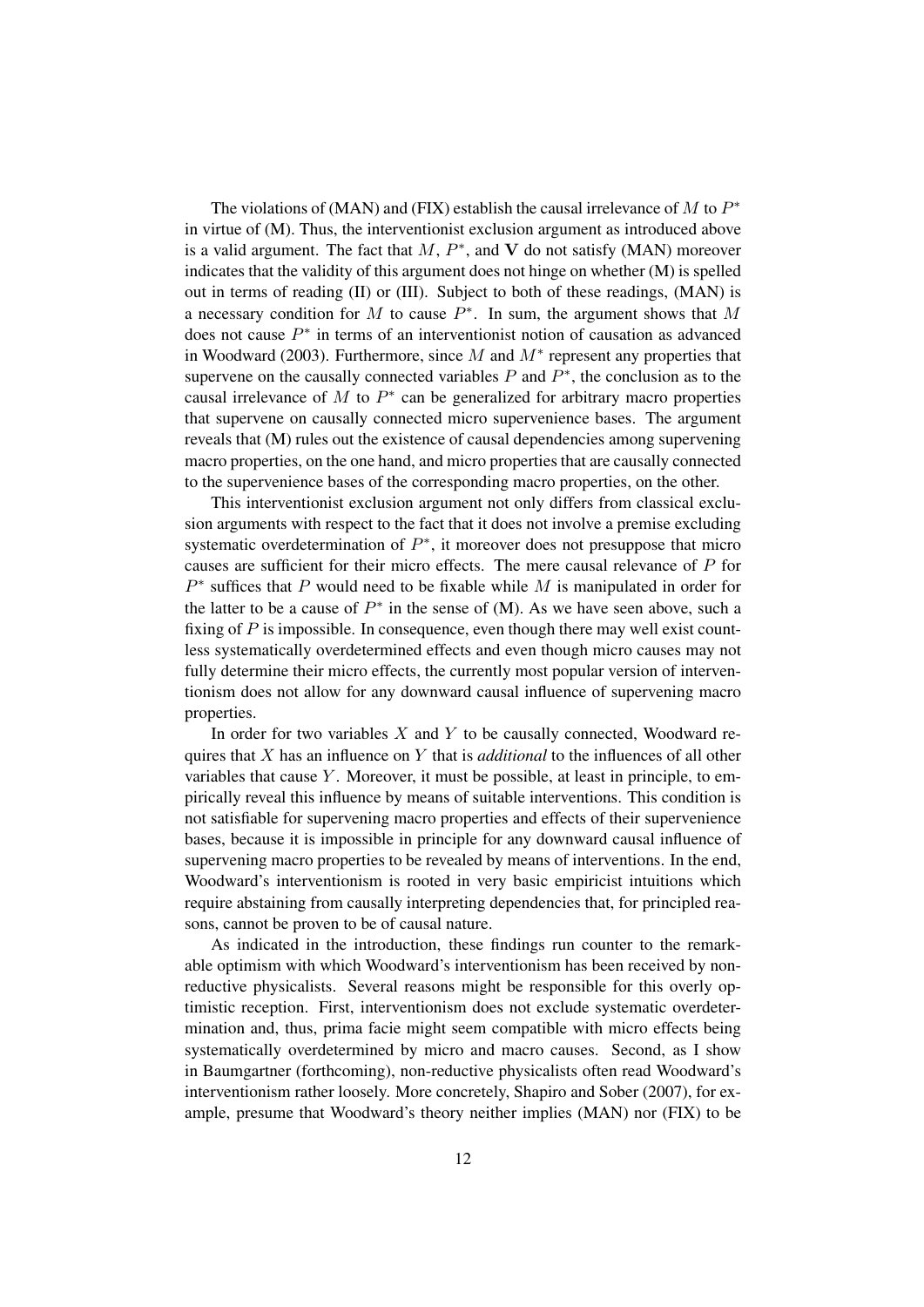necessary for causation. I hope this paper has made it clear, though, that subject to any reasonable literal reading of (M) and (IV), (MAN) in fact is necessary for causation—and possibly even (FIX). And third, many of our common intuitions as to the downward causal relevance of macro properties might indeed be rooted in somewhat vague interventionist considerations. For instance, the reason why we are ready to say that Shamus' belief that investing in speculative assets promises high profits causes Shamus' muscles to contract in order to move his arm towards the phone to call his investment banker may well be that, if we intervene—in a pre-theoretical sense of "intervene"—and let Shamus know that the recent credit crunch has seriously hampered the profitability of speculative assets, his muscles relax again. Enlightening Shamus about the credit crunch, however, does not meet the requirements Woodward imposes on interventions for it is necessarily correlated with a change in Shamus' brain state which is another cause of his muscle contractions. Nonetheless, the intuition that informing somebody about a recent economic development is a form of intervention, on the face of it, does not seem too far-fetched.

#### 4 Weakening Interventionism

These strong interventionist intuitions with respect to macro-to-micro causation could be taken to indicate that interventionism does not in principle exclude nonreductionist downward causation. Rather, it might just be Woodward's (2003) variant of the theory that rests on an overly strong conceptual fundament. Hence, nonreductive physicalists with sympathies for interventionism will take the exclusion problem presented in the previous section to demonstrate that Woodward's original version of interventionism must be weakened. While Woodward does not address the issue of causal dependencies involving supervening properties in (2003), in a very recent paper Woodward (2008) discusses the problem of mental-to-physical causation, i.e. of a special kind of macro-to-micro causation, against the background of his interventionist framework. Even though Woodward (2008) only addresses the classical exclusion problem and not the interventionist variant of the problem introduced above and even though his argumentation—as we shall see shortly—is not completely transparent at all points, Woodward (2008) nonetheless seems to weaken his original theory in one respect that is of crucial importance to an interventionist account of downward causation involving supervening properties.<sup>8</sup> In order to determine whether this weakening of interventionism could give non-reductive physicalists a suitable answer to the problem of causal exclusion, let us take a closer look at what Woodward says about mental-to-physical causation in (2008).

After having subscribed to his original notion of an intervention as defined in (IV), Woodward offers the following analysis of causation, which I shall label  $(M^s)$ to indicate its condensed and somewhat sketchy nature:<sup>9</sup>

 $(M^s)$  X causes Y if and only if there are background circumstances B such that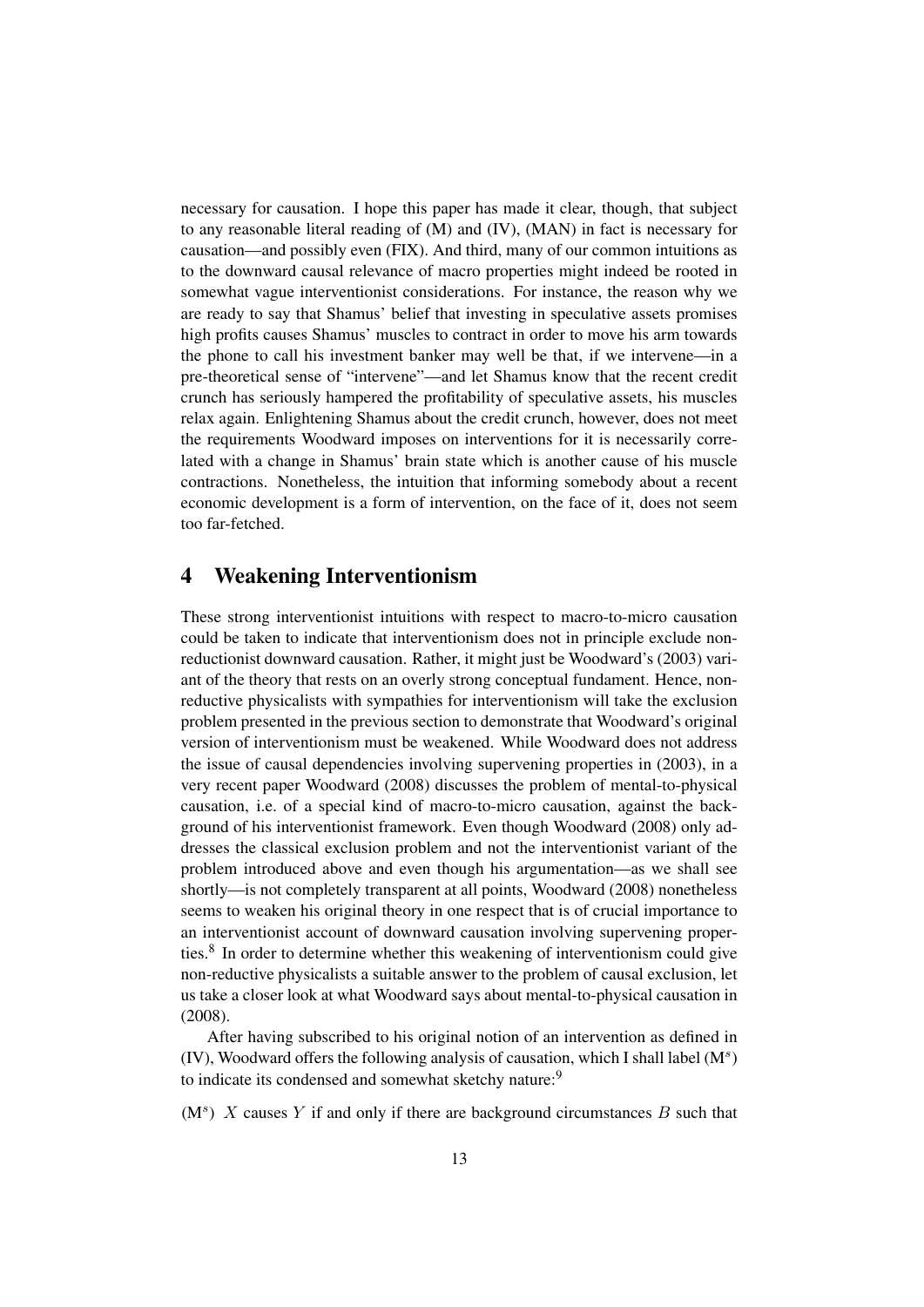if some (single) intervention that changes the value of  $X$  (and no other variable) were to occur in  $B$ , then  $Y$  would change. (Woodward 2008, 222)

On the face of it, " $X$  causes  $Y$ " is here not defined in terms of the possible existence of a suitable intervention on  $X$  as in  $(M)$ , but in terms of the counterfactual occurrence of such an intervention. Yet, this is only a notational divergence from (M). As indicated in section 2, Woodward follows standard modal semantics in treating claims about the possible existence of interventions and about their counterfactual occurrence as interchangeable. More substantial than this notational divergence, however, is the fact that the condition as to the counterfactual (or possible) occurrence of an intervention on  $X$  unambiguously constitutes the antecedent of an "if...then" clause on the right-hand side of the biconditional in  $(M^s)$ . That is, Woodward here seems to subscribe to reading (I) of his definition of causation. According to this reading, if—for whatever reason—it is impossible to intervene on  $X$ , the counterfactual conditional on the right-hand side of  $(M^s)$  is trivially true which renders X a cause of Y. Subject to  $(M^s)$ , the manipulability of X, i.e. (MAN), is not a necessary condition for X to cause Y, rather, violations of  $(MAN)$ turn out to be sufficient for X to cause Y. In section 2 we have seen that such a definition renders interventionism incapable of capturing even the most basic causal intuitions—for instance with respect to the non-ubiquity of self-causation. In order to avoid such a reductio ad absurdum of interventionism, I assume in the following that Woodward does not mean literally what he says here, i.e. that, contrary to the wording of  $(M^s)$ , he does not really have reading  $(I)$  in mind. Unfortunately, though, he does not provide the details of the notion of causation that actually underlies his discussion in (2008).

Woodward's failure to make his intended analysis of causation explicit is even more unfortunate in view of the fact that he apparently does not have any of the remaining readings (II) and (III) of (M) in mind either—as becomes most transparent when he turns to mental-to-physical causation:<sup>10</sup>

I also assume that if a candidate causal claim is associated with interventions that are impossible for (or lack any clear sense because of) logical, conceptual or perhaps metaphysical reasons, then that causal claim is itself illegitimate or ill-defined. In other words, I take it to be an implication of (M<sup>s</sup>) that a legitimate causal claim should have an intelligible interpretation in terms of counterfactuals [or claims about the possible existence of interventions] the antecedents of which are coherent or make sense. (. . . ) Thus if we have two apparently competing claims, the first contending some mental state is causally inert and the other contending that it causes some outcome, it must be possible to specify some set of (coherent, well-defined) interventions such that the two claims make competing predictions about what would happen under those interventions. If we cannot associate such an interventionist interpretation with one or both of the claims, the claim(s) in question lack a clear sense (...). (Woodward 2008, 224-225)

Plainly, if interventions on  $X$  with respect to  $Y$  are impossible, none of the readings of (M) (or  $M^s$ ) discussed in section 2 yields that "X causes Y" is ill-defined or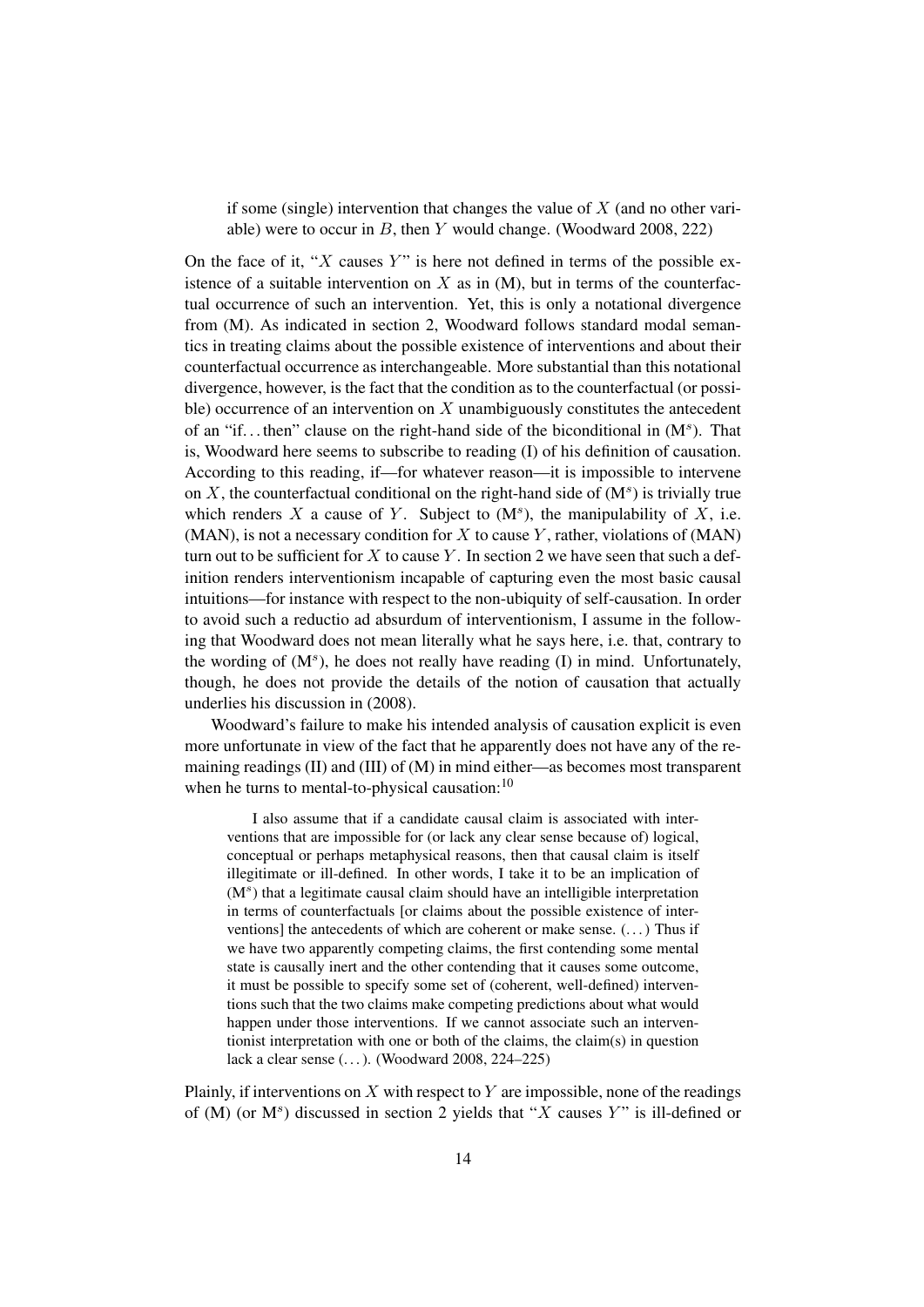meaningless—contrary to what Woodward claims in this passage. Rather, (I), (II), and (III) assign definite truth-values to causal claims based on, among other things, whether interventions on  $X$  are possible or not. If—for whatever reason—it is impossible to intervene on X with respect to Y, (I) and  $(M^s)$  render "X causes Y" true, whereas (II) and (III) render " $X$  causes  $Y$ " false.

Hence, the quoted passage clearly shows that Woodward (2008) has an account of causation in mind that significantly differs from the theory presented in Woodward (2003). As he does not make his modifications explicit, we are left to reconstruct his weakened version of interventionism on our own. Apparently, Woodward no longer takes (MAN) to be a necessary condition for  $X$  to cause  $Y$ . If X is not manipulable with respect to Y in the sense of  $(IV)$ , the claim "X causes  $Y$ " shall newly be ill-defined and no longer false.<sup>11</sup> The same holds for (FIX). Woodward (2008, 256) indicates that if it is impossible to intervene on a variable  $X$  with respect to  $Y$  while holding the other variables in the structure fixed, it does not follow that  $X$  is causally irrelevant to  $Y$ . Rather, the impossibility to fix the other variables prohibits a coherent or meaningful interpretation of the claim " $X$ causes  $Y$ ". That means, according to Woodward (2008), the possible existence of an intervention on  $X$  with respect to  $Y$  and the fixability of the other variables in the structure are *preconditions* of the meaningfulness of claims about causal dependencies among  $X$  and  $Y$  or about the absence of such dependencies. Rather than being necessary for causation, (MAN) and (FIX) now turn out to be criteria for the well-definedness of interventionist causal claims. These considerations suggest that Woodward (2008) implicitly modifies (M) somewhat along the following lines:

(M') If there possibly exists an intervention  $I = z_i$  on X with respect to Y relative to a variable set V such that  $X, Y \in V$  and such that all other variables in V that are not located on a path from  $X$  to  $Y$  are held fixed at some value while  $I = z_i$  is performed on X, then X is a (type-level) cause of Y with respect to V iff Y changes its value or its probability distribution when  $I = z_i$  is performed on X.

(M') is weaker than (M), i.e. (M) implies (M') but not vice versa. Contrary to  $(M)$ ,  $(M')$  indeed does not assign a truth-value to "X causes Y" when it is impossible to intervene on  $X$  with respect to  $Y$  or to fix the other variables in the structure. Against the background of  $(M')$ , the possibility to intervene on X while the other variables are held fixed can—in the vein of the passage quoted above—be argued to be a precondition of "X causes Y" being a well-defined interventionist causal claim. This consequence of  $(M')$  can be given a strong and a weak reading. Subject to the strong reading, whenever (MAN) or (FIX) are violated there is no objective fact of the matter whether " $X$  causes  $Y$ " is true or not. In contrast, according to the weak reading, the existence of a causal dependency between  $X$  and  $Y$  simply cannot be assessed within the interventionist framework in cases of violations of  $(MAN)$  or (FIX). That, however, does not exclude that  $X$  might be identified as cause of Y within some other theoretical framework in such cases. Or differently,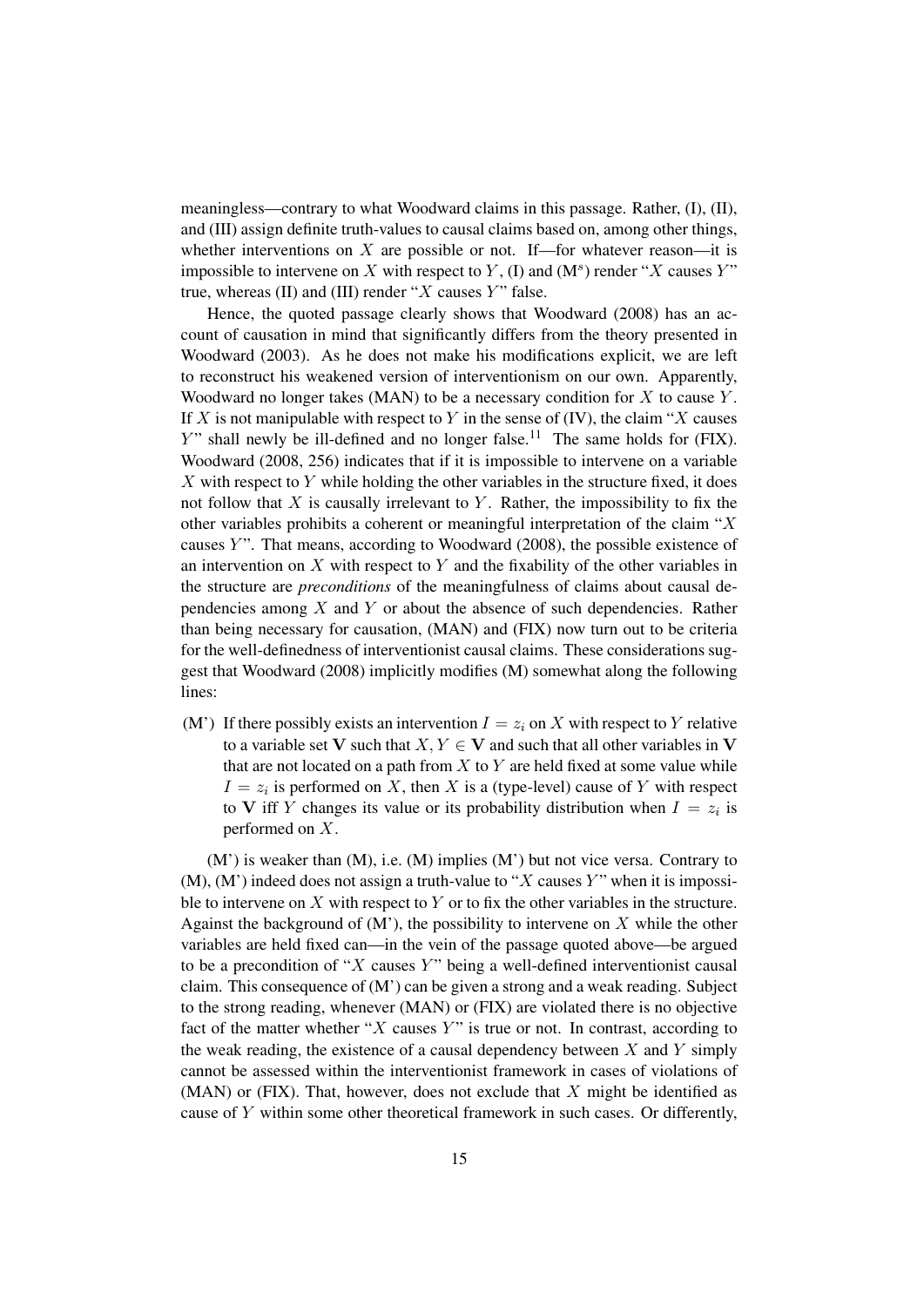if (MAN) and (FIX) are violated the strong reading of  $(M')$  implies that "X causes Y" is meaningless, while the weak reading only implies that the interventionist framework is inapplicable to determining the truth-value of that causal claim.

Woodward seems to favor the strong reading. Still, relative to either of the two readings, the interventionist exclusion argument put forward in the previous section does not go through any longer if  $(M)$  is replaced by  $(M')$  in premise  $(1)$  of the argument. For according to both readings of  $(M')$ , neither  $(MAN)$  nor  $(FIX)$  are necessary conditions for causation. That is, if (MAN) or (FIX) are violated, (M') does not entail that "X causes Y" is false. The validity of the interventionist exclusion argument essentially hinges on the fact that supervening macro properties and effects of their supervenience bases violate (MAN) and (FIX) for conceptual or metaphysical reasons—depending on the notion of supervenience presupposed. If neither (MAN) nor (FIX) are necessary for causation, such violations no longer imply the downward causal inertness of supervening macro properties.

Yet, it is plain that even though Woodward's (2008) weakening of interventionism blocks the exclusion argument presented in section 3, (M') is far from serving the purposes of non-reductive physicalists. The latter want to claim that supervening macro properties are *causally relevant* to effects of their supervenience bases, i.e. they hold that " $M$  causes  $P^*$ " is meaningful and moreover true. Non-reductive physicalists with sympathies for interventionism additionally claim that the truth of " $M$  causes  $P^*$ " can be assessed by means of interventionism. Subject to the strong reading of (M'), however, such claims are simply meaningless or ill-defined, because such downward causal dependencies violate (MAN) and (FIX). Subject to the weak reading, interventionism is not applicable to non-reductionist downward causation. In consequence, irrespective of whether one adopts the strong or the weak reading of (M'), Woodward's weakening of interventionism does not account for downward causation as would be required by non-reductive physicalists.

Furthermore, although replacing (M) by Woodward's strong reading of (M') in premise (1) would block the argument advanced in the previous section, such a replacement would immediately give rise to another interventionist argument targeting non-reductive physicalism, *viz.* to an argument showing the meaninglessness of the claim that there exist cases of macro-to-micro causation which, after all, is one of the core tenets of non-reductive physicalism. The result of replacing (M) by the strong reading of  $(M')$ , call it  $(1')$ , in combination with  $(2)$  and  $(3)$  entails that all statements of type " $M$  causes  $P^*$ " are ill-defined or meaningless. All in all, thus, neither the interventionist theory presented in Woodward (2003) nor the one suggested in Woodward (2008) secures non-reductive physicalism against the challenge posed by the problem of causal exclusion.

#### 5 Conclusion

In sum, the first part of this paper has shown that the currently most highly acclaimed version of interventionism, i.e. the one presented in Woodward (2003),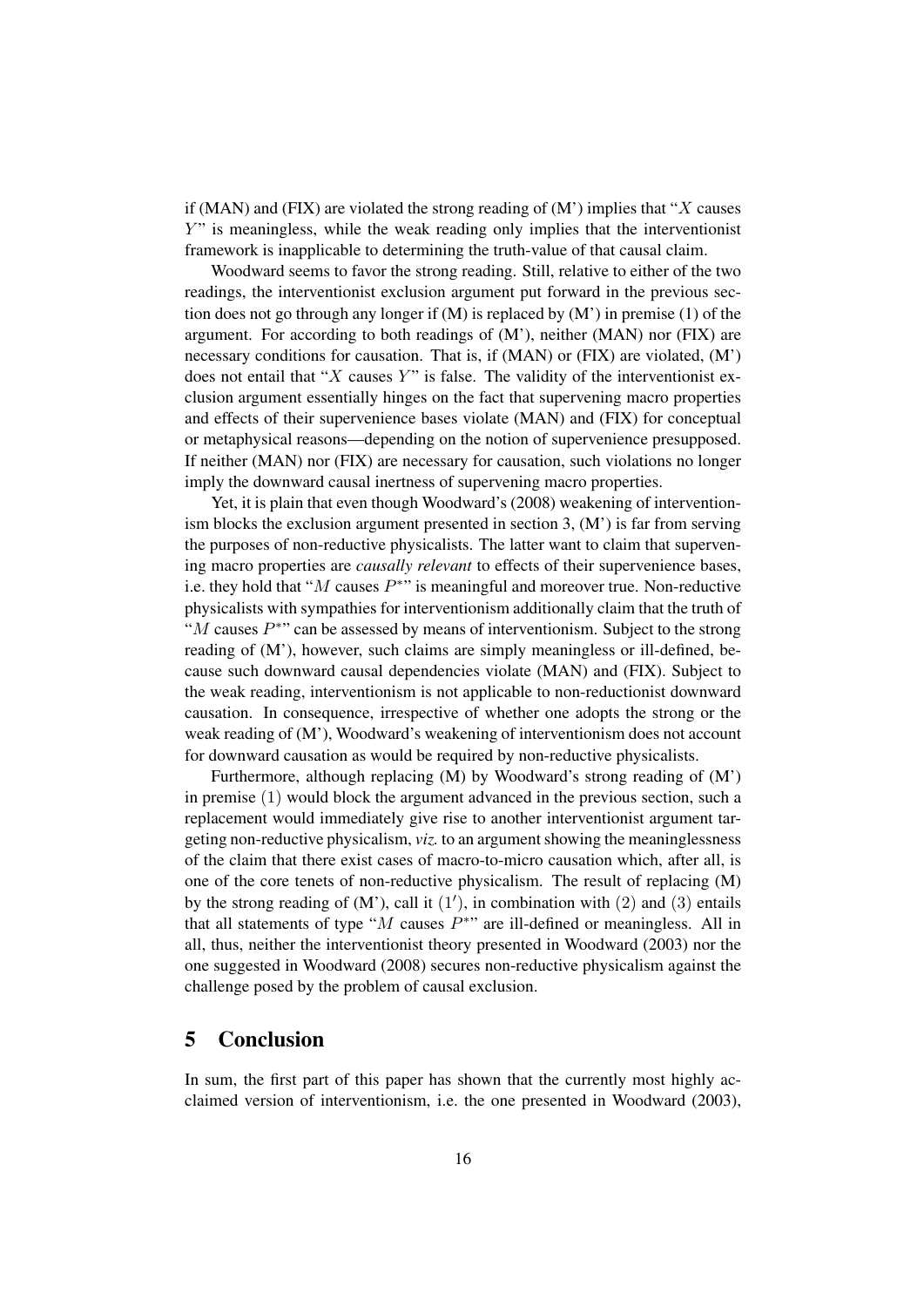gives rise to an argument that rules out the possibility of supervening macro properties causally influencing effects of their supervenience bases. This interventionist exclusion argument differs from classical exclusion arguments as the one advanced in Kim (2003) or Kim (2005) in two important respects: First, Woodward's interventionist notion of causation (M) does not rule out the overdetermination of micro effects in principle and, second, the interventionist exclusion argument only presupposes that there exists a micro cause for every micro effect, whereas classical exclusion arguments additionally assume that these micro causes are causally *sufficient* for their effects. That is, one of the presently most influential theories of causation gives rise to an exclusion argument that is based on premises that are considerably weaker than the ones of classical exclusion arguments.

The second part of the paper has revealed that, even though the original interventionist exclusion argument can be blocked by replacing (M) by the weakened version of interventionism suggested in Woodward (2008), (M') nonetheless does not provide the basis for an interventionist theory of non-reductionist downward causation. According to (M'), downward causal claims involving supervening variables are either meaningless or not analyzable within the interventionist framework. In either case, non-reductive physicalism is in no way supported by interventionism. Non-reductive physicalists wanting to account for macro-to-micro causation in interventionist terms, hence, have to reject both the theoretical framework presented in Woodward (2003) and the one indicated in Woodward (2008). This finding, of course, does not entail that there may not exist different weakenings of Woodward's original theory—weakenings that at the same time block the interventionist exclusion argument and yield a fruitful account of non-reductionist downward causation. Yet, instead of taking on the difficult task of modifying interventionism to suit their purposes, non-reductive physicalists tend to endorse Woodward's interventionist account in an unqualified manner. This paper has shown that this endorsement is thoroughly counterproductive. It radically undermines nonreductive physicalism, rather than securing it against exclusion arguments.

#### Acknowledgements

I am grateful to Delphine Chapuis, Mehmet Elgin, Derek Turner and Jim Woodward for very helpful comments and discussions. Moreover, I thank two anonymous referees of this journal for valuable comments on an earlier draft. Finally, I am indebted to the Center for Philosophy of Science of the University of Pittsburgh and to the Swiss National Science Foundation for generous support of this work (grant PBBE1 – 117031).

#### Notes

<sup>1</sup>For recent versions of the problem cf. Kim (2003) or Kim (2005). Moreover, while the problem was originally seen to only threaten the special case of mental-to-physical causation, it has meanwhile been generalized for any kind of macro-to-micro causation (cf. Bontly 2002, Kim 2005, 55).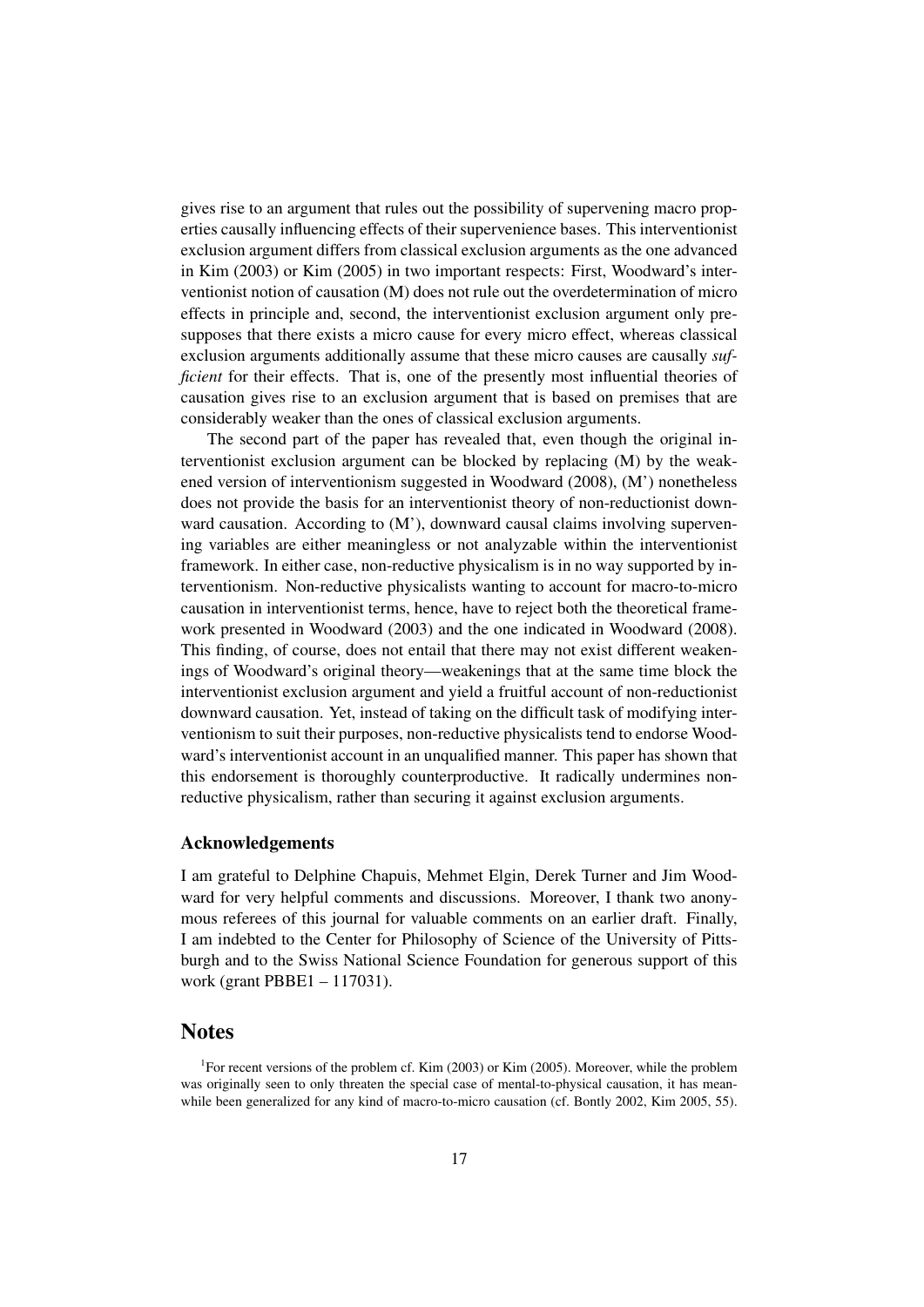Finally, note that a causal and an explanatory version of the exclusion problem can be distinguished (cf. Sabates 2001). This paper will only be concerned with the causal variant. For a persuasive overview over different forms and readings of exclusion arguments cf. Walter (2008).

<sup>2</sup>Cf. e.g. Yablo (1992), Jackson (1996), Horgan (2001), or very recently List and Menzies (unpublished).

<sup>3</sup>In modal systems containing the Barcan Formula (BF)  $\Diamond \exists xFx$  is even equivalent to  $\exists x \Diamond Fx$ . For details see e.g. Hughes and Cresswell (1996, 246). Irrespective of whether BF is presupposed, I take a *de dicto* reading of (M) that sidesteps metaphysical questions as to the manner of existence of possibilia to be more in line with the basic non-metaphysical approach followed in Woodward (2003). The subsequent discussion of the interventionist exclusion argument, however, in no way hinges on this preference of a *de dicto* reading of (M).

<sup>4</sup>Strictly speaking, of course, (a), (b), and (c) bring about differences in the logical form of the analysis of *direct causation* contained in (M). For brevity, I subsequently simply speak of *the logical form of (M)* in this context.

<sup>5</sup>While Woodward, in various passages (e.g. Woodward 2003, 112–113), explicitly characterizes the manipulability of X with respect to Y as a necessary condition of X causing Y, the fixability of the remaining variables is never explicitly identified as necessary condition for causation.

<sup>6</sup>For such "neuron diagrams", which have meanwhile become a classical source of exemplary causal structures, cf. Lewis (1986).

<sup>7</sup>As Woodward (2003, 82–85) shows, his account of *token-level* causation is compatible with systematic overdetermination as well.

<sup>8</sup>To be clear, Woodward (2008) does not himself claim to be weakening or even modifying his original theory. Yet, as shall be substantiated below, that is what he seems to be doing nonetheless very implicitly.

 $9$ Woodward indicates that, for simplicity,  $(M^s)$  only accounts for deterministic causal dependencies. This restriction, however, is of no relevance to our current purposes.

<sup>10</sup>To be consistent with the notation used in this paper I change "(M)" to "(M<sup>s</sup>)" in this quotation.

<sup>11</sup>To make this contrast between the original and the weakened version of Woodward's theory most transparent, compare the passage from Woodward (2008) quoted above with Woodward (2003, 112–113), where manipulability is characterized as necessary condition for causation.

#### References

- Baumgartner, M. forthcoming. Interventionism and epiphenomenalism. *Canadian Journal of Philosophy*.
- Bontly, T. D. 2002. The supervenience argument generalizes. *Philosophical Studies* 109: 75–96.
- Horgan, T. 2001. Causal compatibilism and the exclusion problem. *Theoria* 15: 95–116.
- Hughes, G. E., and M. J. Cresswell. 1996. *A new introduction to modal logic*. London: Routledge.

Jackson, F. 1996. Mental causation. *Mind* 105: 377–413.

- Kim, J. 1989. Mechanism, purpose, and explanatory exclusion. *Philosophical Perspectives* 3: 77–108.
	- ——— 2003. Blocking causal drainage and other maintenance chores with mental causation. *Philosophy and Phenomenological Research* 67: 151–176.
- ——— 2005. *Physicalism, or something near enough*. Princeton, NY: Princeton University Press.
- Lewis, D. 1986. Postscript to 'causation'. In D. Lewis, *Philosophical Papers*, vol. 2, 172–213. Oxford: Oxford University Press.